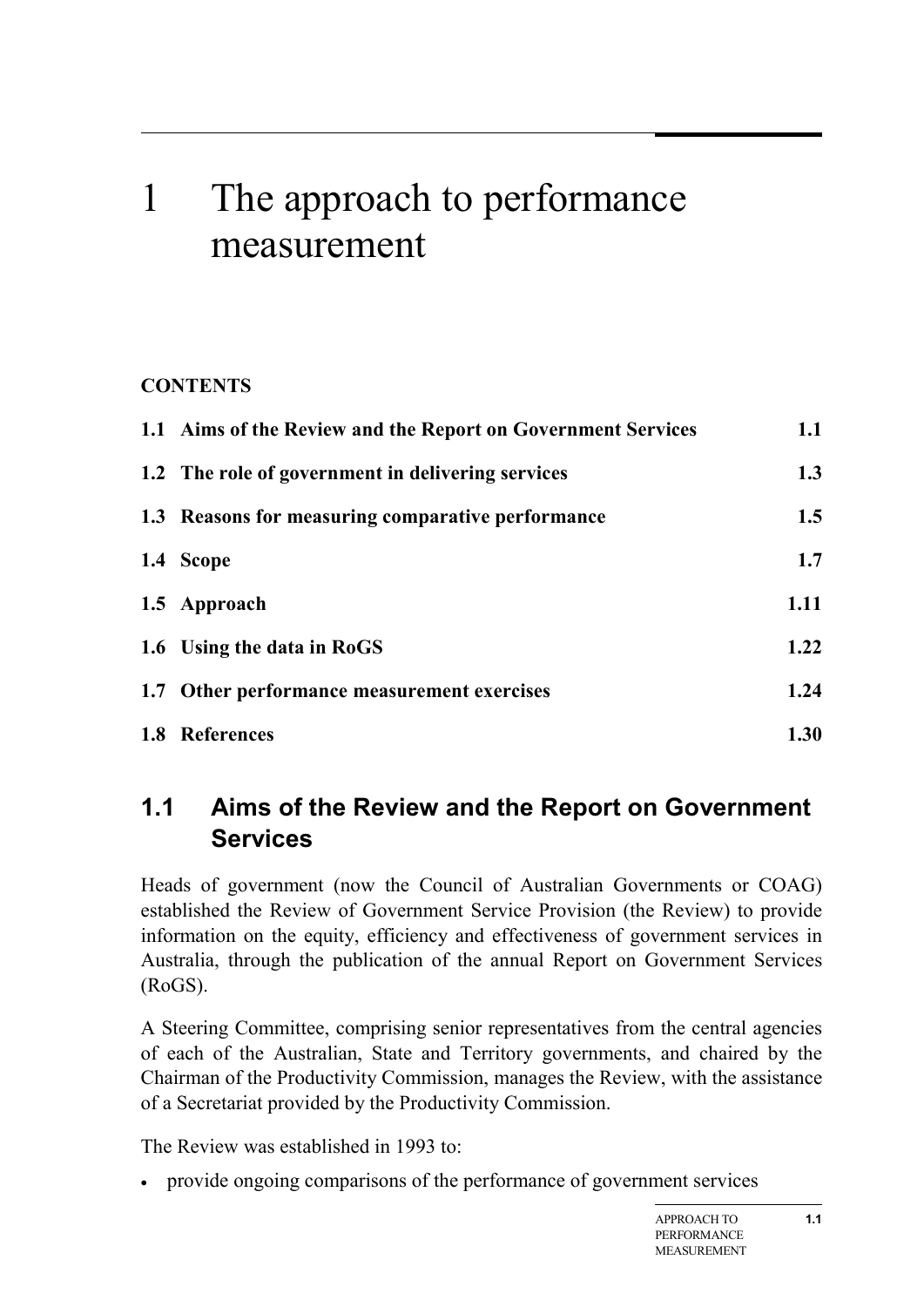• report on service provision reforms that governments have implemented or that are under consideration.

RoGS, now in its eighteenth edition, is a tool for government (see terms of reference for RoGS, p. xxxvi). It has been used:

- for strategic budget and policy planning, for policy evaluation and to demonstrate government accountability
- to assess the resource needs and resource performance of government agencies
- to identify jurisdictions with which to share information on services.

The data in RoGS can also provide an incentive to improve the performance of government services, by:

- enhancing measurement approaches and techniques, such as activity based costing
- helping jurisdictions identify where there is scope for improvement
- promoting greater transparency and informed debate about comparative performance.

In 2009, a high level review of RoGS was endorsed by COAG. COAG recognised RoGS as 'the key tool to measure and report on the productive efficiency and cost effectiveness of government services'. In 2010, COAG agreed to a new terms of reference and charter of operations for the Steering Committee, as well as a separate terms of reference for RoGS (www.pc.gov.au/gsp/review/tor; COAG 2010).

The Steering Committee has implemented the recommendations of the review, including:

- alignment of RoGS' and National Agreement indicators
- a review of RoGS' Performance Indicator Framework by an Independent Reference Group (IRG 2010) (outcomes implemented in the 2012 RoGS)
- a review of all performance indicators and measures by the IRG against the principles in the Intergovernmental Agreement on Federal Financial Relations (outcomes implemented in the 2012 and this edition of RoGS)
- development of formal criteria to determine whether RoGS should include particular service sectors (endorsed by Senior Officials in February 2012)
- developing sector overviews for the six broad service areas and emphasising its commitment to further streamlining of RoGS
- introducing data quality information for indicators (being iteratively introduced over time)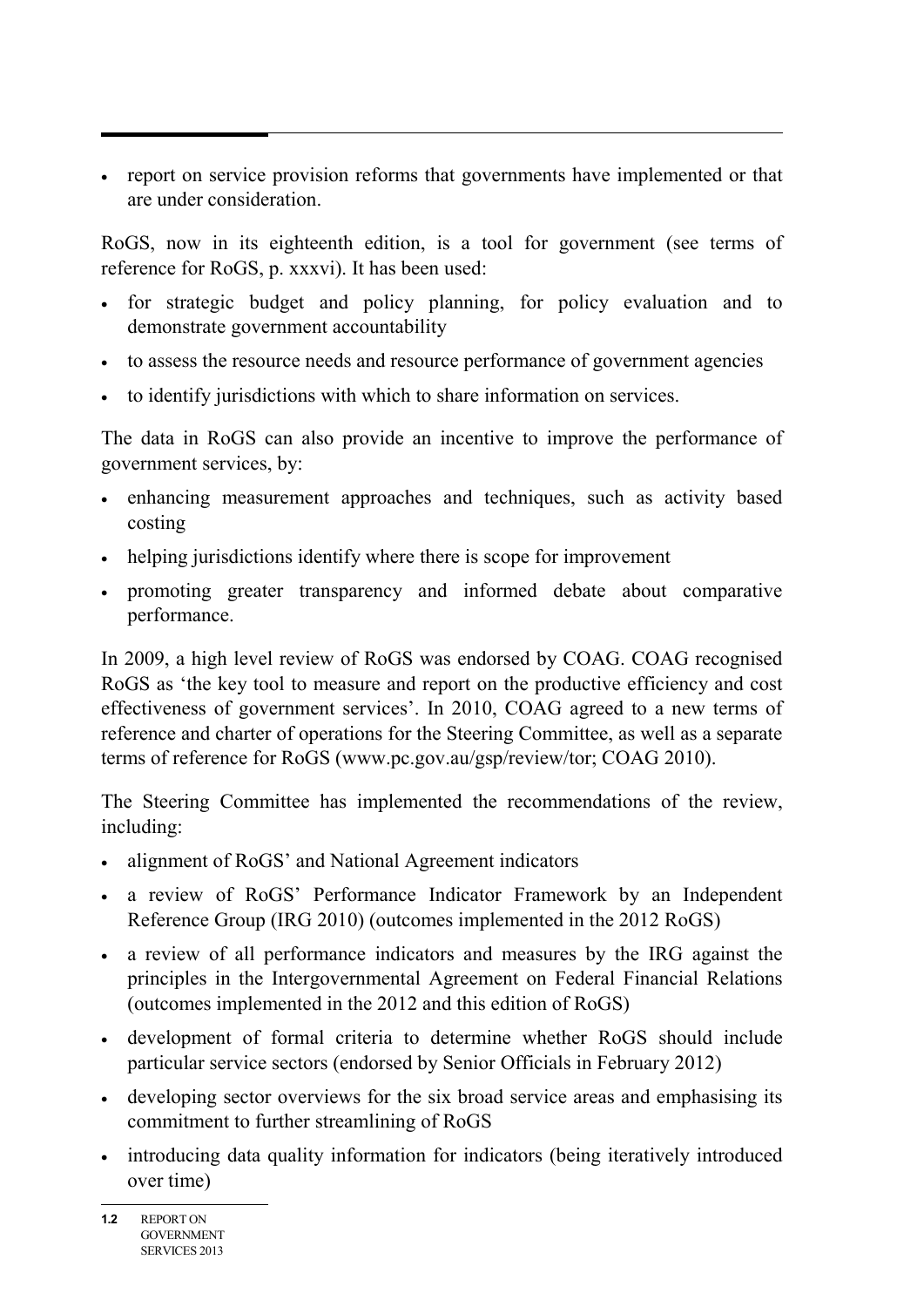- expanding time-series reporting
- introducing mini-case studies

Under its new terms of reference, the Steering Committee is required to produce a triennial report on its operations to COAG. The first report was provided to COAG in September 2012. In December 2012, COAG:

- noted the triennial report
- re-endorsed the Steering Committee's terms of reference
- agreed to commit, on behalf of all governments, to improving the quality and timeliness of data provided to the Steering Committee through:
	- working with data agencies to reduce data lags (where data are not available for the most recent financial or calendar year)
	- improving data comparability by agreeing and implementing national definitions and, where required, updating definitions to accommodate new models of service
	- providing data in accordance with the Steering Committee's deadlines
- agreed to make the report public
- agreed that future triennial reports be considered by COAG Senior Officials on COAG's behalf.

<span id="page-2-0"></span>The full report and a link to COAG's response is available from the Review website.

# **1.2 The role of government in delivering services**

All services included in RoGS affect the community in significant ways. Some services form an important part of the nation's social welfare system (for example, public housing and other community services), some are provided to people with specific needs (for example, aged care and disability services), and others are typically used by each person in the community at some stage during their life (for example, education and training, health services, police services and emergency services).

The current focus of RoGS is on social services, such as health, education, justice and community services, which aim to improve the wellbeing of people and communities, by supporting people's ability to participate in social and economic activities. Services typically aim to provide intangible outcomes (such as health, education, safety), rather than the provision of physical products, general income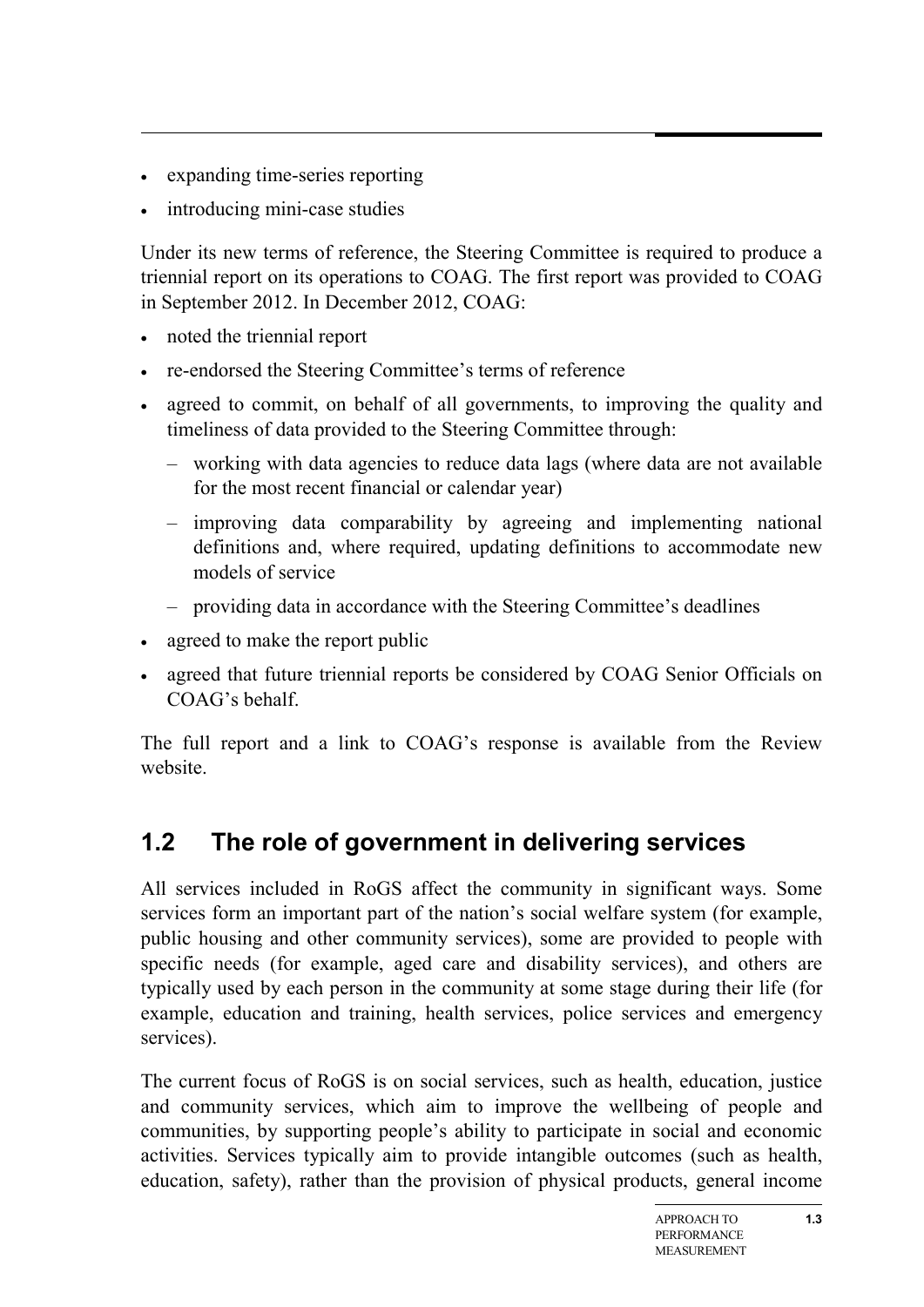support or the creation of capital assets (although physical products, targeted income support and capital assets may be associated with the delivery of some services).

Generally, the services that governments deliver are largely concerned with:

- providing 'public goods',  $\frac{1}{2}$  $\frac{1}{2}$  $\frac{1}{2}$  including:
	- creating a legal framework that determines the rules for ownership of property and the operation of markets (for example, enforcing property rights, checking abuses of power and upholding the rule of law) — a framework that encompasses the work of the courts, police and corrective services agencies in maintaining law and order
	- managing adverse events, including the work of emergency services (such as fire and flood control) and some aspects of the health system (such as vaccinations)
- enabling higher levels, higher quality and/or more equitable consumption of services that governments consider to have particular merit or that generate beneficial spillover effects for the community.[2](#page-3-1) Examples of such services include education, health services, ambulance services, community services and housing.

#### **How governments deliver services**

Governments use a mix of methods to deliver services to the community, including:

- delivering or providing the services directly (a 'delivery/provider' role)
- funding external providers through grants or the purchase of services (a 'purchaser' role)
- subsidising users (through vouchers or cash payments) to purchase services from external providers
- imposing community service obligations on public and private providers

 $\overline{a}$ 

<span id="page-3-0"></span><sup>&</sup>lt;sup>1</sup> Public goods are those where one person's consumption does not reduce consumption by others, and where it is not possible to exclude individuals from access (for example, national defence). These goods tend not to be produced in private markets because people can consume the goods without paying for them.

<span id="page-3-1"></span><sup>2</sup> In private markets, the production of services that result in positive (or beneficial) spillover effects tends to be lower than is desirable for society as a whole, because producers cannot charge for the wider benefits to society.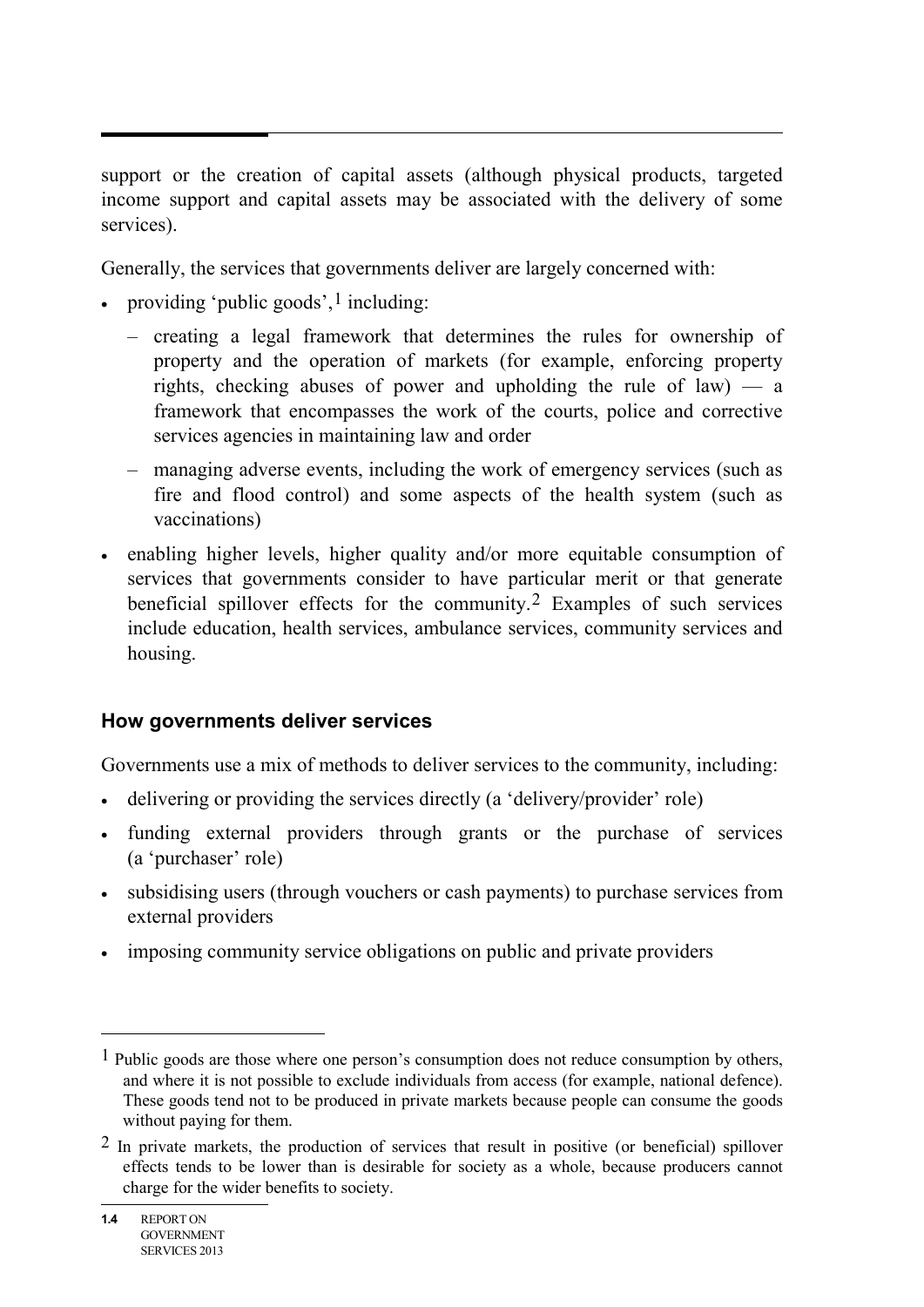• providing incentives to users and/or providers, such as reducing tax obligations in particular circumstances (known as 'tax expenditures').

# <span id="page-4-0"></span>**1.3 Reasons for measuring comparative performance**

Comparative information on the performance of government service delivery contributes to the wellbeing of all Australians, by encouraging improvements in those services. Public reports such as RoGS improve government accountability and create incentives for better performance. In turn, improving government service provision can lead to major social and economic benefits.

Traditionally, much of the effort to improve the effectiveness of government services has focused on increasing the level of resources devoted to them. Another way of improving services is finding better ways to use existing resources. Performance measurement provides one means of shifting the focus from the level of resources to the efficient and effective use of those resources. Performance measurement can:

- help clarify government objectives and responsibilities
- promote analysis of the relationships between agencies and between programs, enabling governments to coordinate policy within and across agencies
- make performance more transparent, and enhance accountability
- provide governments with indicators of their policy and program performance over time
- inform the wider community about government service performance
- encourage ongoing performance improvements in service delivery and effectiveness, by highlighting improvements and innovation.

The three main reasons for reporting *comparative* performance information across jurisdictions are:

- to verify high performance and identify agencies and service areas that are successful
- to enable agencies to learn from peers that are delivering higher quality and/or more cost effective services
- to generate additional incentives for agencies and services to improve performance.

The Steering Committee's terms of reference (paragraph 2) emphasise the importance of 'enabling performance comparisons and benchmarking between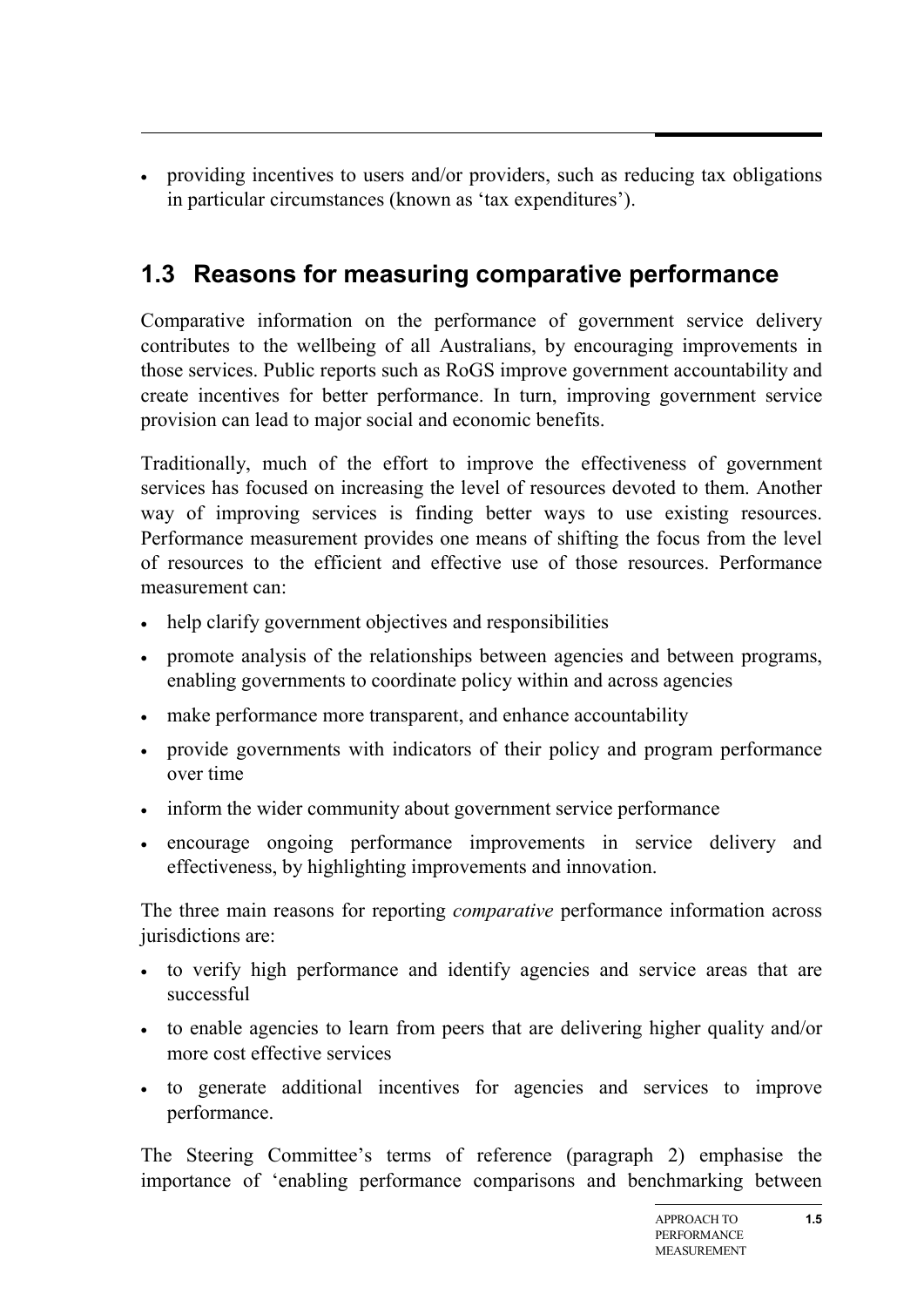jurisdictions and within a jurisdiction over time'. Comparative data are particularly important for government services, given that limited information is available to those supplying, and receiving, services. Each jurisdiction has, for example, one police service and one child protection and support service. As a result, those responsible for delivering the services do not have access to the same level of information that is available to providers in competitive markets. Comparisons across jurisdictions also offer a level of accountability to consumers, who have little opportunity to express their preferences by accessing services elsewhere.

Reporting comparative performance also facilitates inter-jurisdictional learning, particularly where governments have adopted different policy approaches.

Governments have considered a range of general policy approaches when deciding how to deliver services. These approaches include:

- moving from historical or input based funding to output based funding (for example, casemix funding in public hospitals)
- separating the purchaser and provider roles for government organisations (for example, corporatisation of agencies providing services)
- outsourcing the provider roles (for example, competitive tendering for service delivery)
- devolving and decentralising decision making by government service providers (for example, devolving school decision making in to local school communities)
- examining alternative delivery mechanisms (for example, deinstitutionalising community services and offering greater consumer choice)
- implementing user charging (for example, the use of co-payments to help ration service use).

RoGS facilitates improved service delivery and accountability to governments and the public, by providing a repository of meaningful, balanced, credible and comparative information on the provision of government services. Although RoGS does not extend to recommendations on how best to provide government services, the information in RoGS assists governments to make such assessments. Reliable comparative performance information can help governments better understand the strengths and weaknesses of each approach, and the circumstances in which each can work best.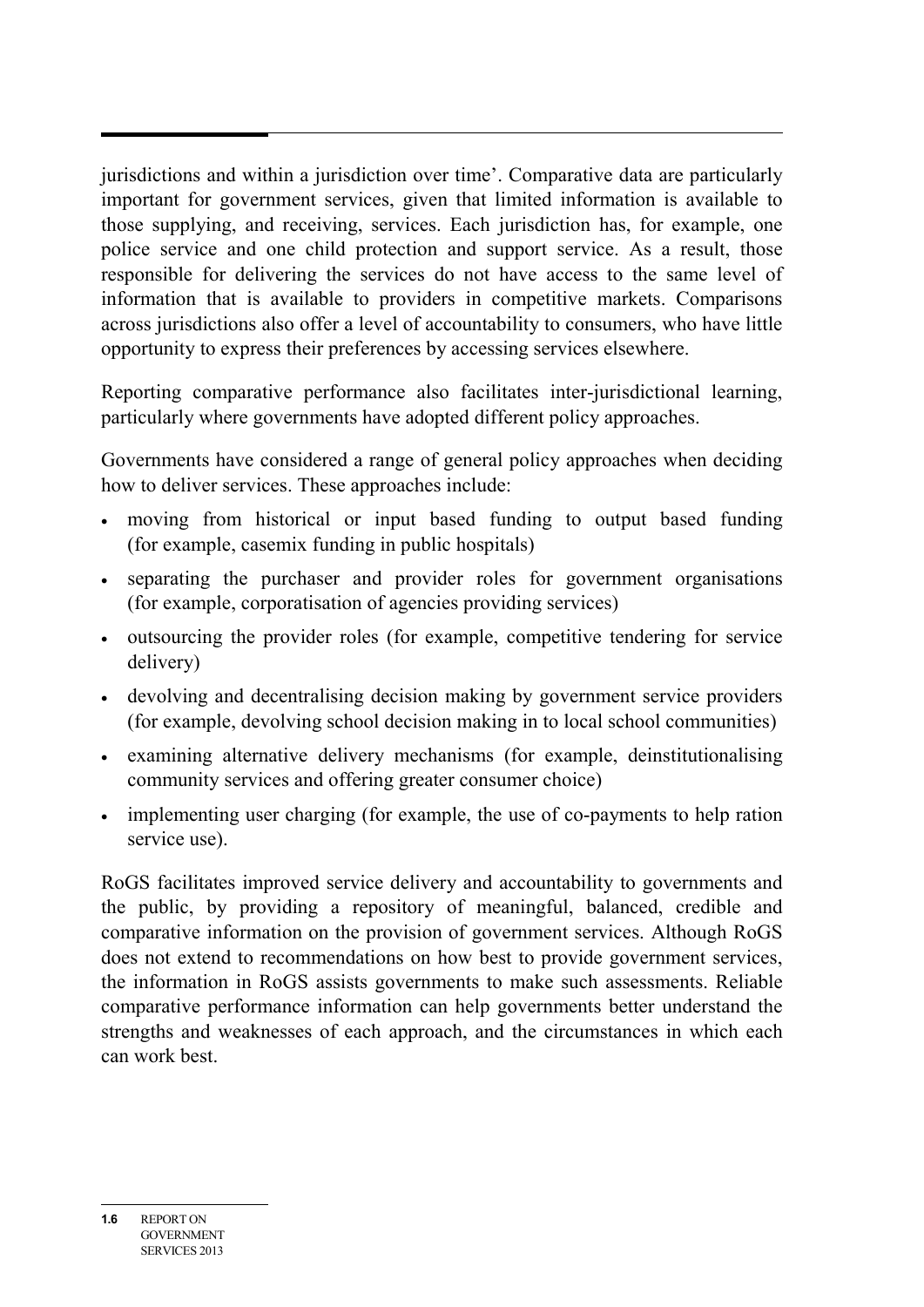# <span id="page-6-0"></span>**1.4 Scope**

This RoGS contains performance information on 15 broad service areas (box 1.1). These government services have two important features:

- their key objectives are common or similar across jurisdictions (lending themselves to comparative performance reporting)
- they make an important contribution to the community and/or economy (meaning there are potentially significant gains from improved effectiveness or efficiency).

#### Box 1.1 **Services included in the 2013 RoGS**

#### **Early childhood, education and training**

Early childhood education and care (chapter 3) School education (chapter 4) Vocational education and training (chapter 5)

#### **Justice**

Police services (chapter 6) Courts (chapter 7) Corrective services (chapter 8)

#### **Emergency management**

Fire and ambulance services (chapter 9)

#### **Health**

Public hospitals (chapter 10) Primary and community health (chapter 11) Mental health management (chapter 12)

#### **Community services**

Aged care services (chapter 13) Services for people with disability (chapter 14) Child protection and youth justice services (chapter 15)

#### **Housing and homelessness**

Housing (chapter 16) Homelessness services (chapter 17)

The Steering Committee has developed a set of formal criteria to determine whether RoGS should include particular service sectors, and to consider the inclusion of significant services that are jurisdiction-specific. The criteria were endorsed by Senior Officials at their meeting on 17 February 2012 (summarised in box 1.2). All current service areas will be assessed against the criteria during 2013.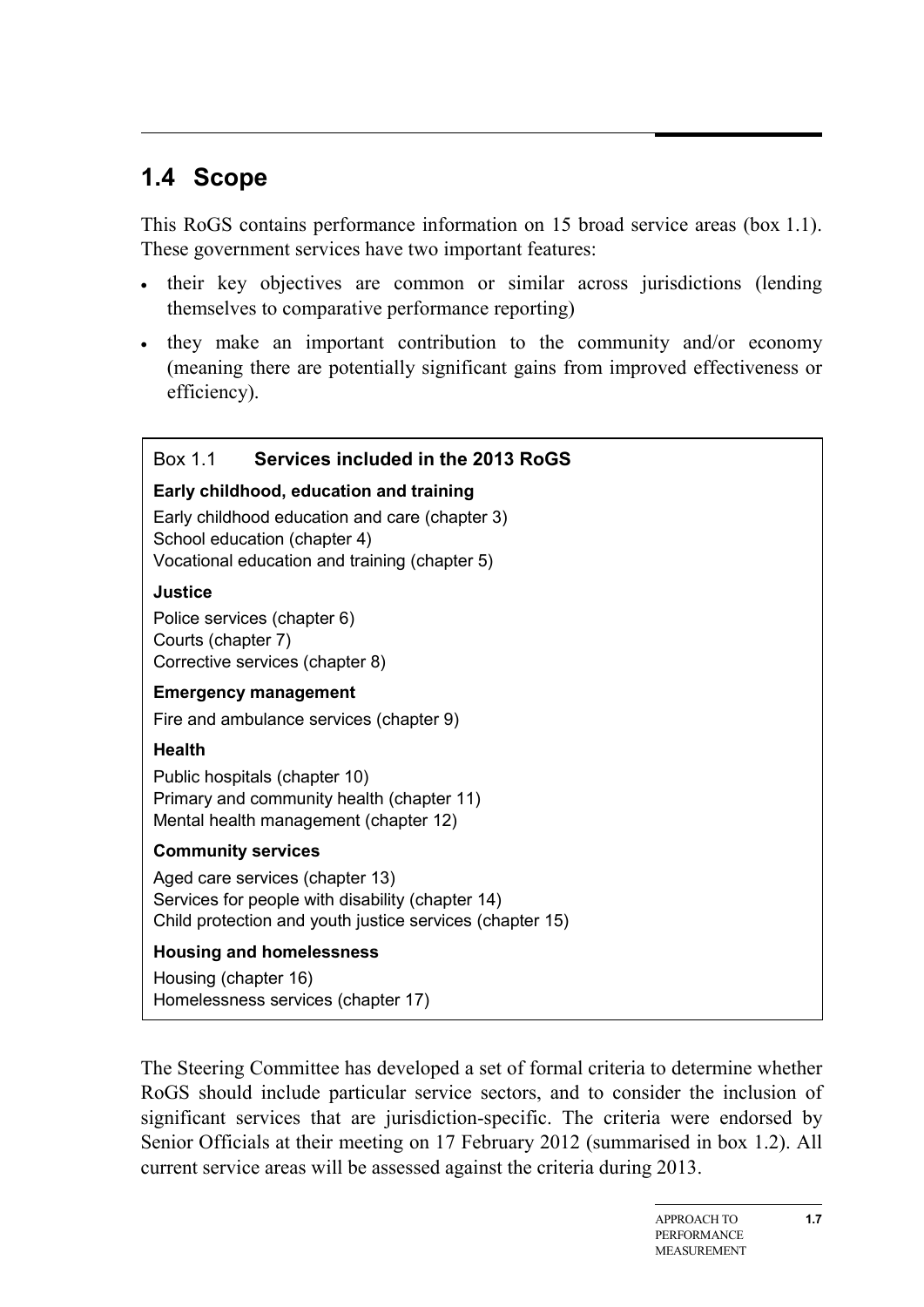#### Box 1.2 **Criteria for selecting service provision sectors**

The Steering Committee will apply the following criteria to ensure that new services included in RoGS offer the greatest potential return for the resources invested in performance reporting. Services already included in RoGS will be reviewed from time to time to ensure that they continue to satisfy the criteria for inclusion.

- 1. RoGS' focus will be the effectiveness and efficiency of services provided directly to the community by or on behalf of government. Information on targeted income support or subsidies may be reported where it provides contextual information relevant to service performance or influences the achievement of service objectives.
- 2. Services included in RoGS should either:
	- have common or similar objectives across jurisdictions, lending themselves to comparative performance reporting; or if jurisdiction-specific
		- be of such community or economic significance to the national context in its own right that time series analysis in RoGS is appropriate
		- make a significant contribution to the outcomes of services provided by other governments
		- be part of a suite of services delivered across government.
	- or make an important contribution to the community and/or economy, such that there is a significant public interest in the effectiveness and efficiency of service provision.
		- Significance to the community may be indicated by the recognition of a service as a COAG priority or other measures of national public importance, recognising that priorities change over time. Significance to the economy may be indicated by the level of government expenditure or by the direct or indirect economic impact of a service.
- 3. In making a decision about including new services in RoGS, the Steering Committee will consider:
	- the scope to rationalise or reduce reporting in other areas of the Report (particularly when Review resourcing costs are likely to be significant)
	- whether proposed reporting will add sufficient value to other existing reporting exercises to offset the reporting burden
	- whether relevant data collections to enable reporting according to the Steering Committee's guiding principles exist
	- the benefits and costs of establishing any new reporting requirements.
		- Relevant benefits of establishing new data collections include those to potential users of RoGS, and other users of the data, such as service clients, service providers, government purchasers of services, policy makers and researchers.
		- Relevant costs of establishing new data collections include those to jurisdictions, service providers, data providers and the Productivity Commission in resourcing the Review Secretariat.

*Source*: SCRGSP (2012).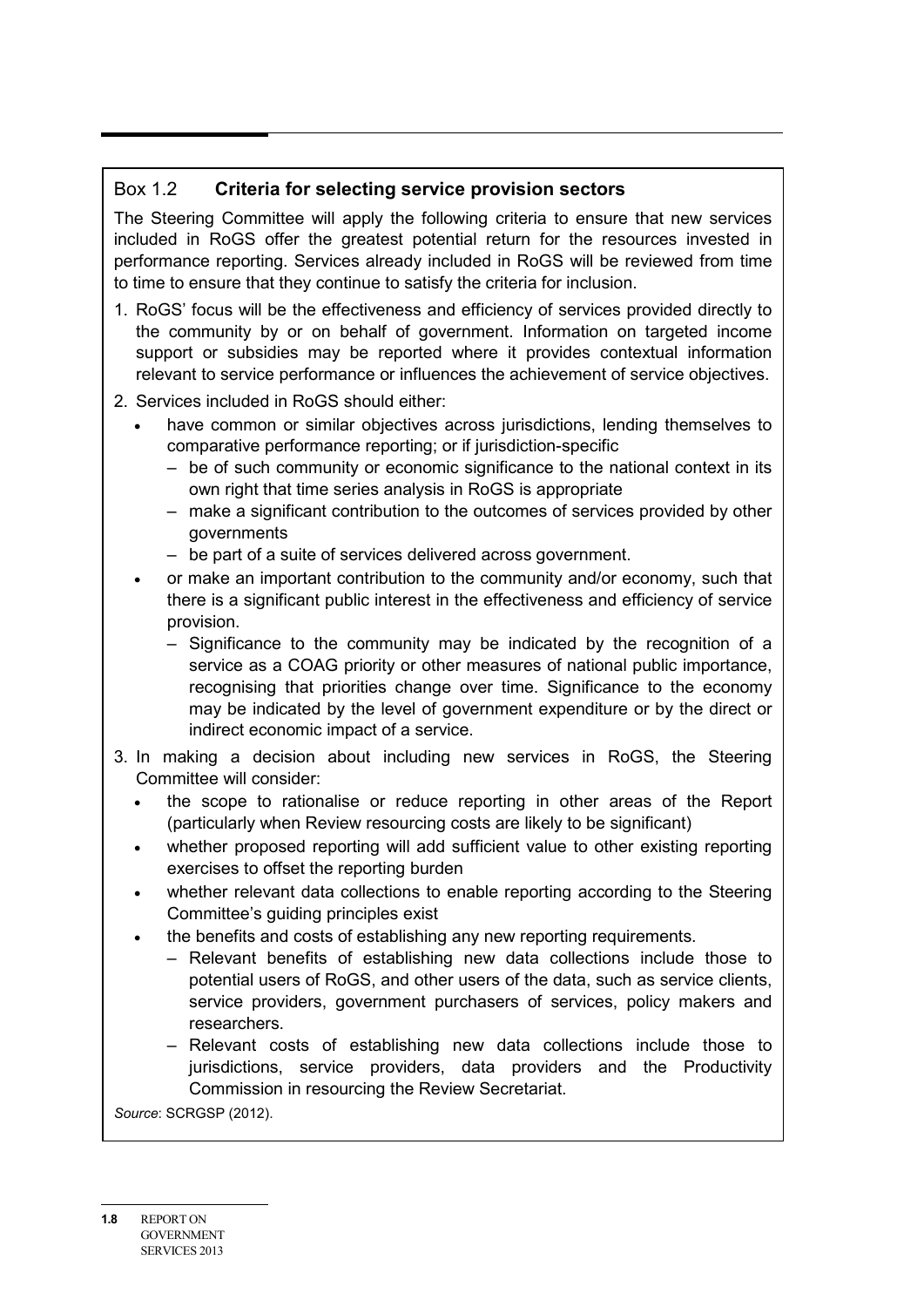The services reported in RoGS absorb a significant level of government expenditure. While not all data relate to the same time period, the services in the 2013 RoGS accounted for approximately \$172 billion in government recurrent expenditure (figure 1.1), representing around 65.6 per cent of total government recurrent expenditure in 2011-12. This expenditure is equivalent to about 11.8 per cent of gross domestic product.[3](#page-8-0)

#### Figure 1.1 **Estimated government recurrent expenditure on services covered by the 2013 RoGSa, b, c, d, e**



**a** Data for 2011-12 were not available for all services. Table 2.1 in chapter 2 indicates the latest year for which data are available for each service area. **b** Child care, education and training: expenditure excludes higher education. **c** Emergency management: expenditure includes fire and ambulance services only and cannot be compared with the 2012 RoGS which also included State and Territory emergency services expenditure. **d** Health: expenditure includes only the public hospitals, primary and community health services, and specialised mental health services reported on in the health chapters of this edition. **e** Data exclude user cost of capital for some services.

*Source*: Sector overviews C, F and G; Chapters 3–17.

-

Funding from government may not meet the full cost of delivering a service to the community. Users of services and not-for-profit organisations can also contribute funding and other resources. However, the scope of RoGS is confined to the cost to government, for reasons explained in box 1.3.

<span id="page-8-0"></span><sup>3</sup> General government final consumption expenditure and gross domestic product sourced from ABS *Australian National Accounts: National Income, Expenditure and Product, Australian National Accounts, September 2012,* Cat. no. 5206.0, Canberra.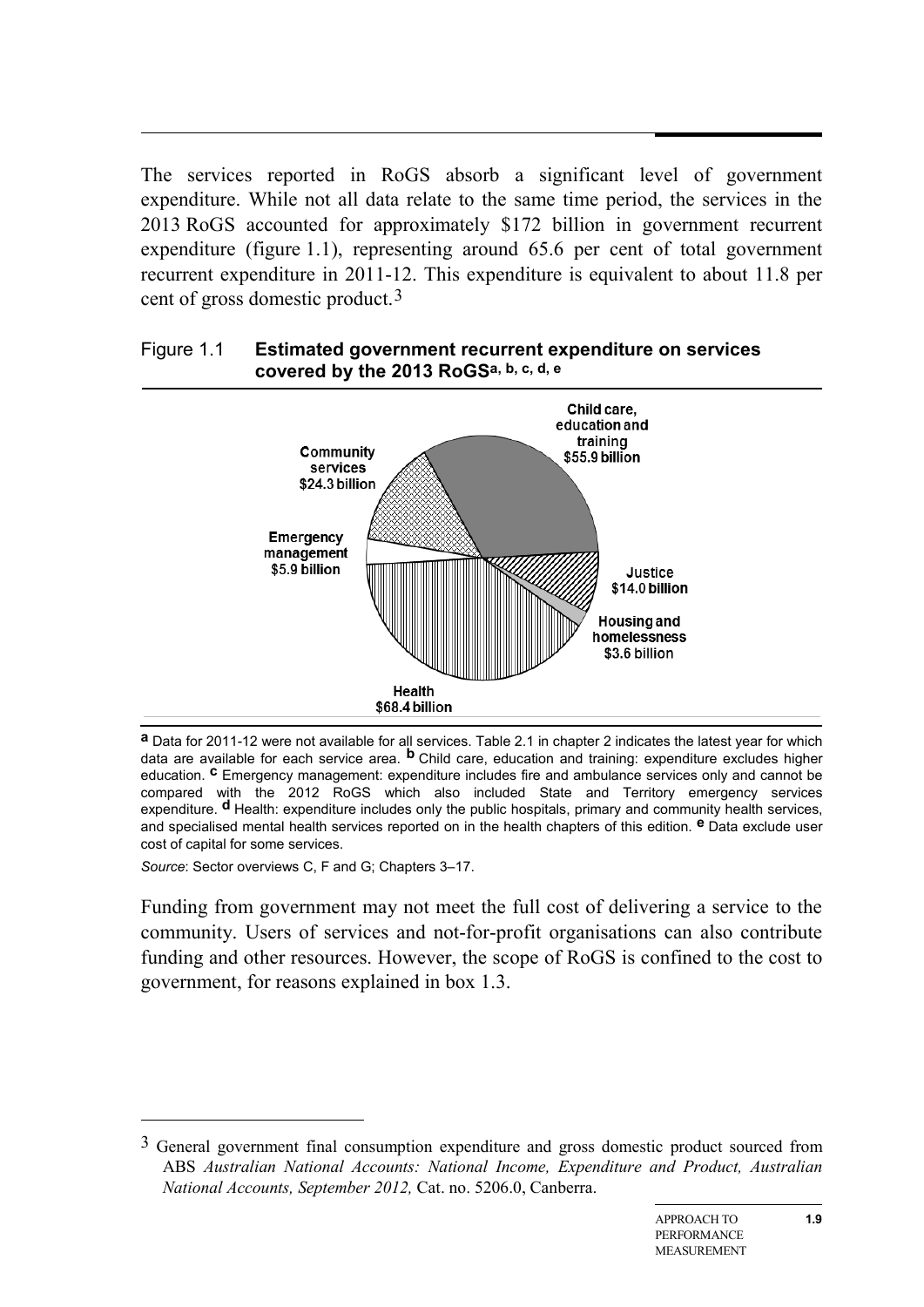#### Box 1.3 **Cost to government and total cost**

This RoGS provides information about the cost to government of providing services. Governments aim to maximise the benefit to the community from the use of government funds. It may be argued that RoGS should also account for the costs where non-government groups such as charities, not-for-profit organisations, private providers and users of services contribute resources for the services covered by RoGS. Although the contributions of these other groups are not negligible, the purpose of RoGS is to provide information to assist governments in making decisions about the effectiveness and efficiency of government expenditure.

If a government provides services directly, then it is accountable for all resources used. In such circumstances, RoGS aims to include the full costs of providing the service, including the cost of capital. This approach allows governments to compare the internal management of their services with that of counterparts in other jurisdictions.

RoGS also includes information on the cost to government of services delivered in other ways, including the purchase of services from government and non-government providers. This information can assist governments in assessing their purchase decisions.

Sometimes, a private organisation will offer to deliver a service at a lower cost to government than the cost of government providing that service directly, even though the private organisation may use at least as many resources as the government provider. This situation can arise for not-for-profit organisations such as charities, which may be able to charge less because they operate the service as an adjunct to another activity or because they have access to resources that are not costed at market rates (such as donations, church buildings and volunteers).

RoGS does not seek to facilitate comparisons between the internal management of government providers and the internal management of non-government providers, and there would be difficulties in collecting data to make such comparisons. As a result, there is no attempt to compare the full cost of delivery by non-government organisations with the full cost of delivery by government service providers.

The focus of RoGS is on the effectiveness and efficiency of government purchase or supply of specific services, rather than on general government income support. That is, RoGS covers aged care but not the aged pension, disability services but not disability pensions, and children's services but not family payments (although descriptive information on income support is provided in some cases). The impact of child care subsidies on the affordability of childcare services is reported (chapter 3), and some information on Commonwealth Rent Assistance is reported, on the basis that it is a targeted payment to assist in the purchase of housing services, and is not general income support (sector overview G).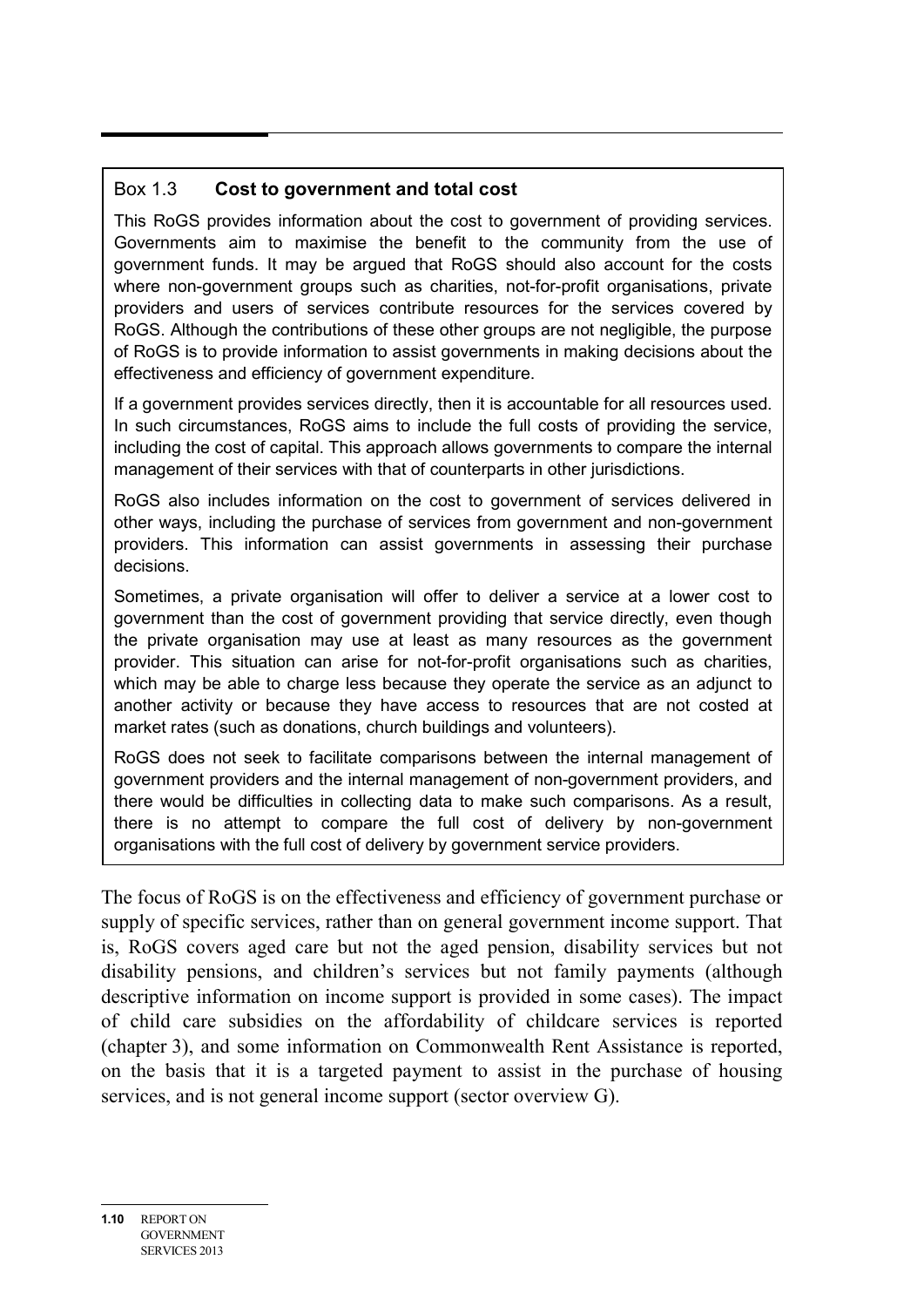# <span id="page-10-0"></span>**1.5 Approach**

RoGS uses a common method for reporting comparative performance for a range of services. Adopting a common method has several benefits:

- a convenient and useful resource for people interested in multiple service areas
- insights into approaches to performance assessment across services
- progress in performance reporting in one service area can demonstrate what is possible and encourage improved reporting by other services
- a capacity to address issues that arise across service areas (for example, how to measure timeliness and other aspects of quality)
- an opportunity to address issues that have an impact on (or are affected by) multiple service areas.

A number of the services covered by RoGS are also subject to other performance measurement exercises. Distinguishing features of the approach taken in RoGS are:

- a focus on non-technical information, making it accessible to non-specialists
- regular publication, allowing monitoring of performance over time
- inclusion of much otherwise unpublished data to present comprehensive performance information
- the compilation of performance reporting across a number of service areas in a single report, facilitating the sharing of insights across service areas.

# **Guiding principles**

The primary aim of RoGS is to provide objective performance information, in order to facilitate informed policy judgments. The guiding principles in box 1.4 are drawn from extensive Steering Committee experience, the review of RoGS, the terms of reference and charter of operations, and performance reporting criteria set out in the Intergovernmental Agreement on Federal Financial Relations.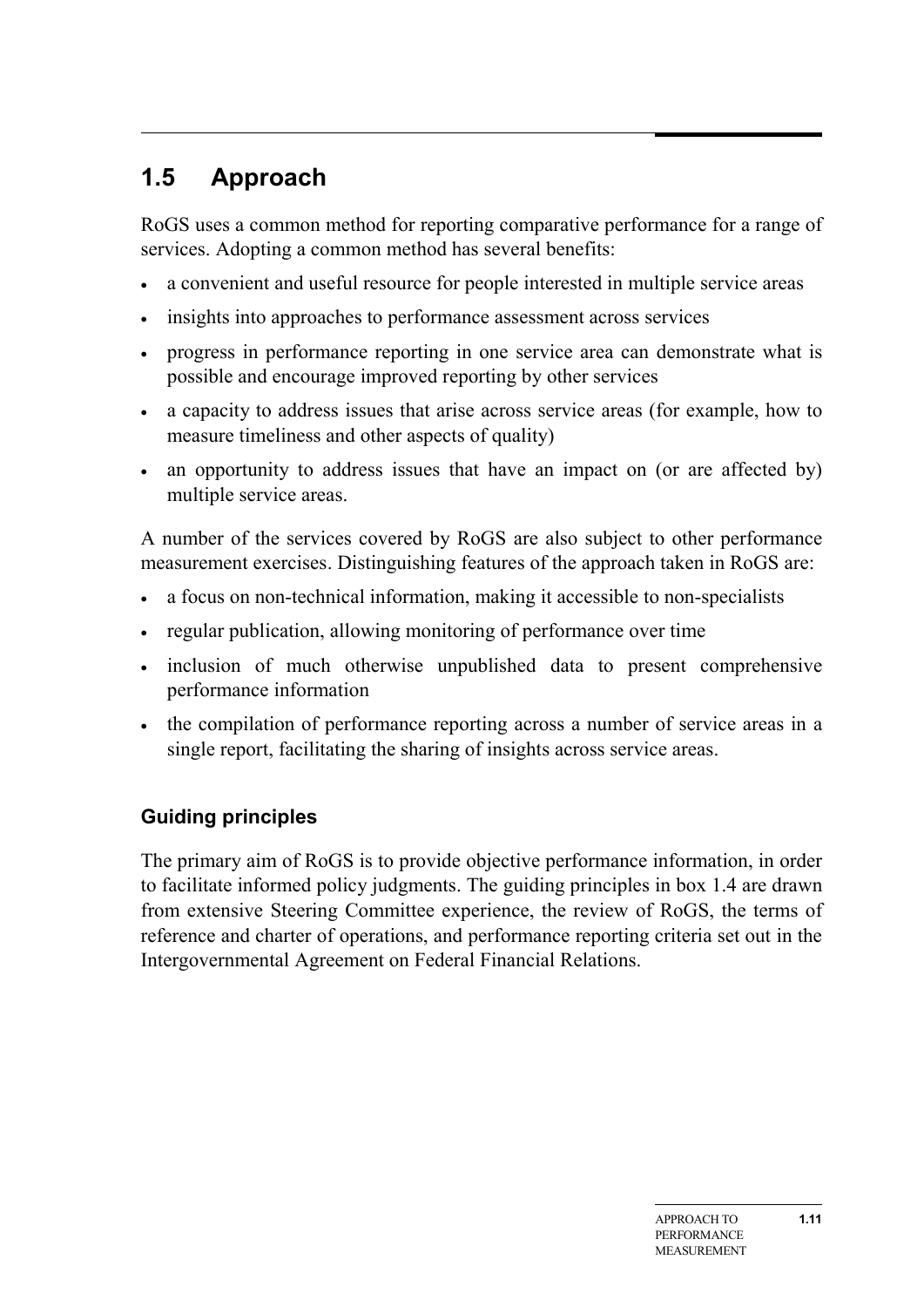#### Box 1.4 **Guiding principles of RoGS**

RoGS primary purpose is to provide comparative information to governments about the equity, effectiveness and efficiency of government services. An important, but secondary purpose is to promote public accountability.

The Steering Committee will use its influence to encourage working groups, parallel exercises and technical experts to develop collections, definitions, counting rules and measurement standards to implement the following guiding principles.

*Comprehensiveness* — performance indicator frameworks should be comprehensive, assessing performance against all important objectives.

*Streamlined reporting —* performance indicator frameworks aim to provide a concise set of information about performance against the identified objectives of a sector or service. Annual strategic plans will review performance indicator frameworks to identify redundant or unnecessary indicators, or gaps in reporting.

*A focus on outcomes* — high level performance indicators should focus on outcomes, reflecting whether service objectives have been met.

*Hierarchical* — where a greater level of sector specific detail is required, high-level outcome indicators should be underpinned by lower level output indicators (such as those reported in chapters) and additional disaggregated data (such as information in attachment tables).

*Meaningful* — reported data must measure what it claims to measure. Proxy indicators will be clearly identified as such and the Steering Committee will encourage the development of more meaningful indicators to replace proxy indicators where practicable.

*Comparability* — the ultimate aim is data that are comparable — across jurisdictions and over time. However, comparability may be affected by progressive data availability. Where data are not yet comparable across jurisdictions, time series analysis within jurisdictions is particularly important. Sometimes, there will be a trade-off between continuing a time series and reporting performance indicators that change when improved or more appropriate performance indicators are developed.

*Progressive data availability* — progress may vary across jurisdictions and data are generally presented for those jurisdictions that can report (not waiting until data are available for all).

*Timeliness* — to be relevant and enhance accountability, the data published will be the most recent possible — incremental reporting when data become available, and then updating all relevant data over recent years, is preferable to waiting until all data are available. Sometimes, there will be a trade-off between the degree of precision of data and its timely availability, because more recent data has had less time for validation.

(continued on next page)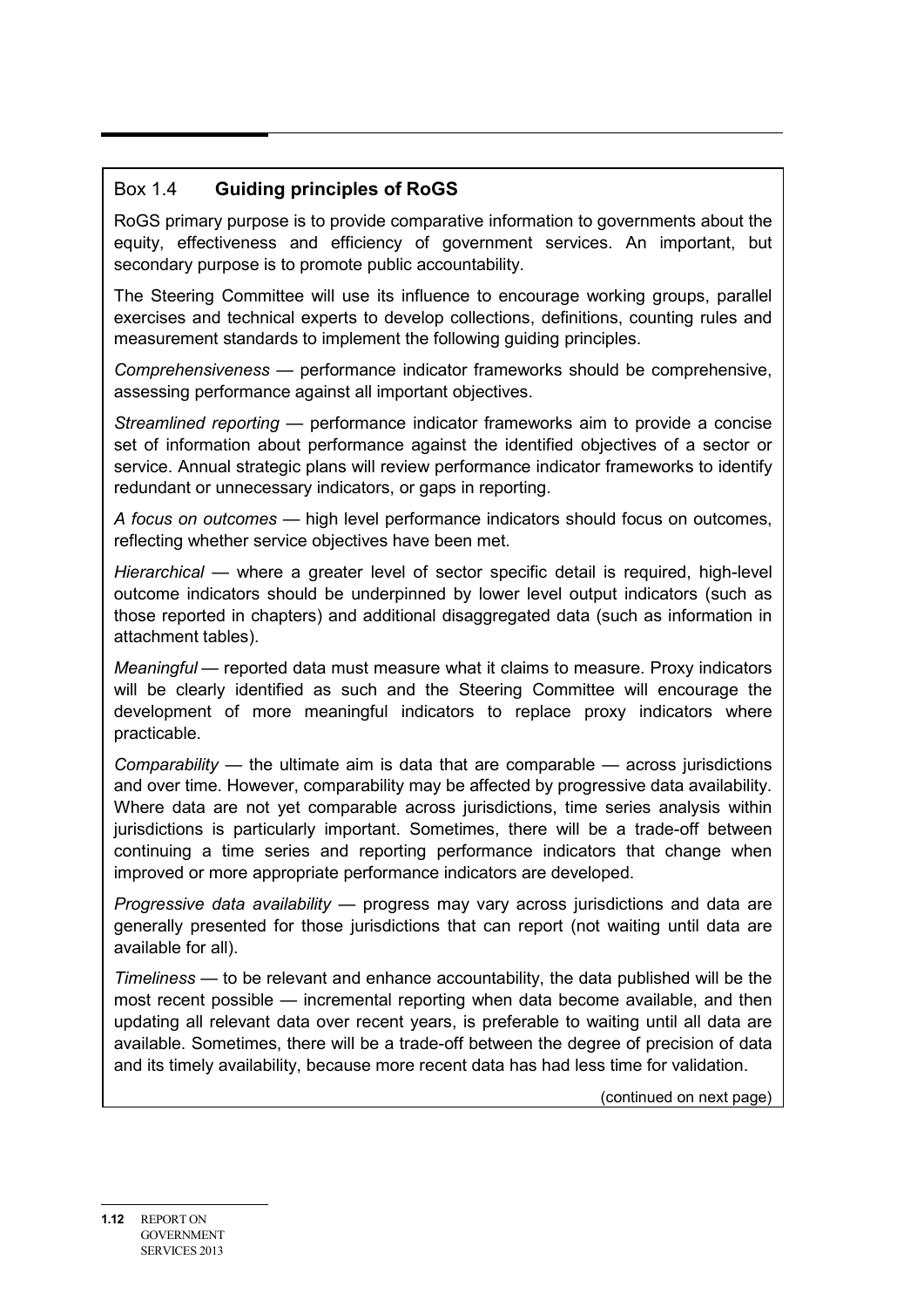#### Box 1.4 **(continued)**

*Use acceptable (albeit imperfect) performance indicators — use relevant performance* indicators that are already in use in other national reporting arrangements *wherever appropriate*. Adopting existing indicators can ensure consistency with other, relevant reports where this adds value, lowers the costs of data collection and avoids delays in reporting.

*Understandable* — to improve public accountability, data must be reported in a way that is meaningful to a broad audience, many of whom will not have technical or statistical expertise. Reported data will be accessible, clear and unambiguous so that the community can come to its own judgements on the performance of governments in delivering services.

*Accurate* — data published will be of sufficient accuracy to provide confidence in analysis based on information in RoGS.

*Source*: Steering Committee for the Review of GSP (unpublished); Ministerial Council for FFR (2009).

#### **Benchmarking**

The terms 'comparative performance reporting' and 'benchmarking' are sometimes used interchangeably. However, 'benchmarking' can have a particular connotation of measuring performance against a predetermined standard (box 1.5). Using the terms in box 1.5, RoGS can be considered as a form of results or process benchmarking, but RoGS does not generally establish best practice benchmarks. However, governments can use the information in RoGS to identify appropriate benchmarks.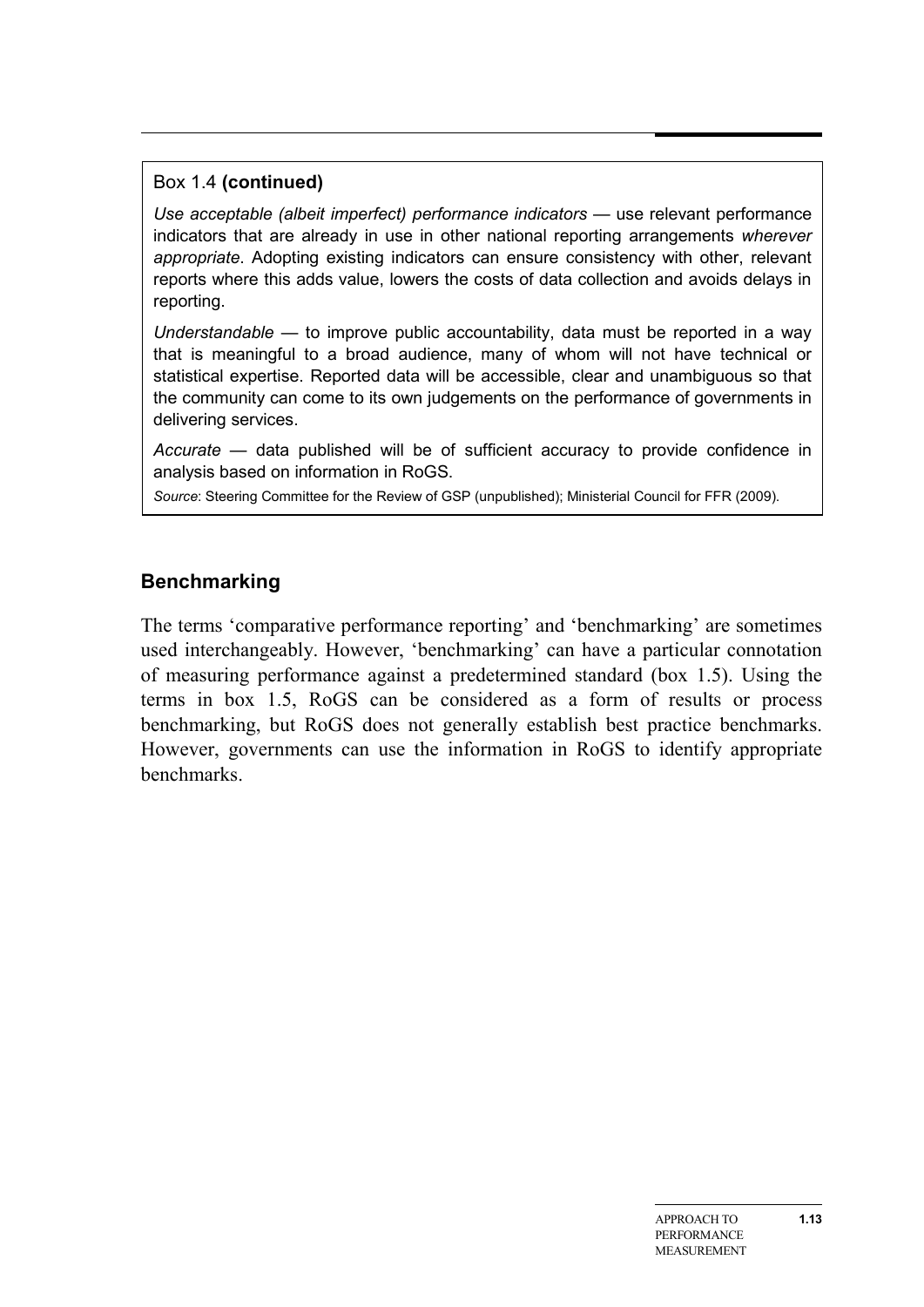#### Box 1.5 **Benchmarking**

Benchmarking is a systematic process of searching for and encouraging the introduction of best practice. The three main forms of benchmarking are: (1) results benchmarking (comparing performance within and between organisations using performance indicators of effectiveness and efficiency); (2) process benchmarking (analysing systems, activities and tasks that turn inputs and outputs into outcomes); and (3) setting best practice standards (establishing goals and standards to which organisations can aspire).

Benchmarking typically involves a number of steps. Whatever the chosen approach or focus, the steps usually include:

- deciding why, when, and what to benchmark
- analysing plans and performance (reviewing objectives and identifying performance indicators and own performance)
- establishing benchmarking partners
- obtaining performance data and analysing differences in performance
- identifying best practice and the most useful improvements
- implementing improvements in practice
- assessing improvements and re-benchmarking (MAB/MIAC 1996).

The performance information in RoGS can contribute to many of the above steps in a results benchmarking cycle, and assist governments to implement best practice.

# **The general performance indicator framework**

RoGS' general performance indicator framework is set out in figure 1.2. The framework depicts the Review's focus on outcomes, consistent with demand by governments for outcome oriented performance information. This outcome information is supplemented by information on outputs, grouped under 'equity', 'effectiveness' and 'efficiency' headings.

In response to review of RoGS recommendations, an Independent Reference Group (IRG) reviewed RoGS' general performance indicator framework, and the Steering Committee endorsed the IRG's report in September 2010 (Steering Committee 2010). An extensive literature review and case studies of other performance reporting exercises confirmed that RoGS possesses a robust performance indicator framework (consistent with the findings of the COAG review of RoGS) (COAG 2009).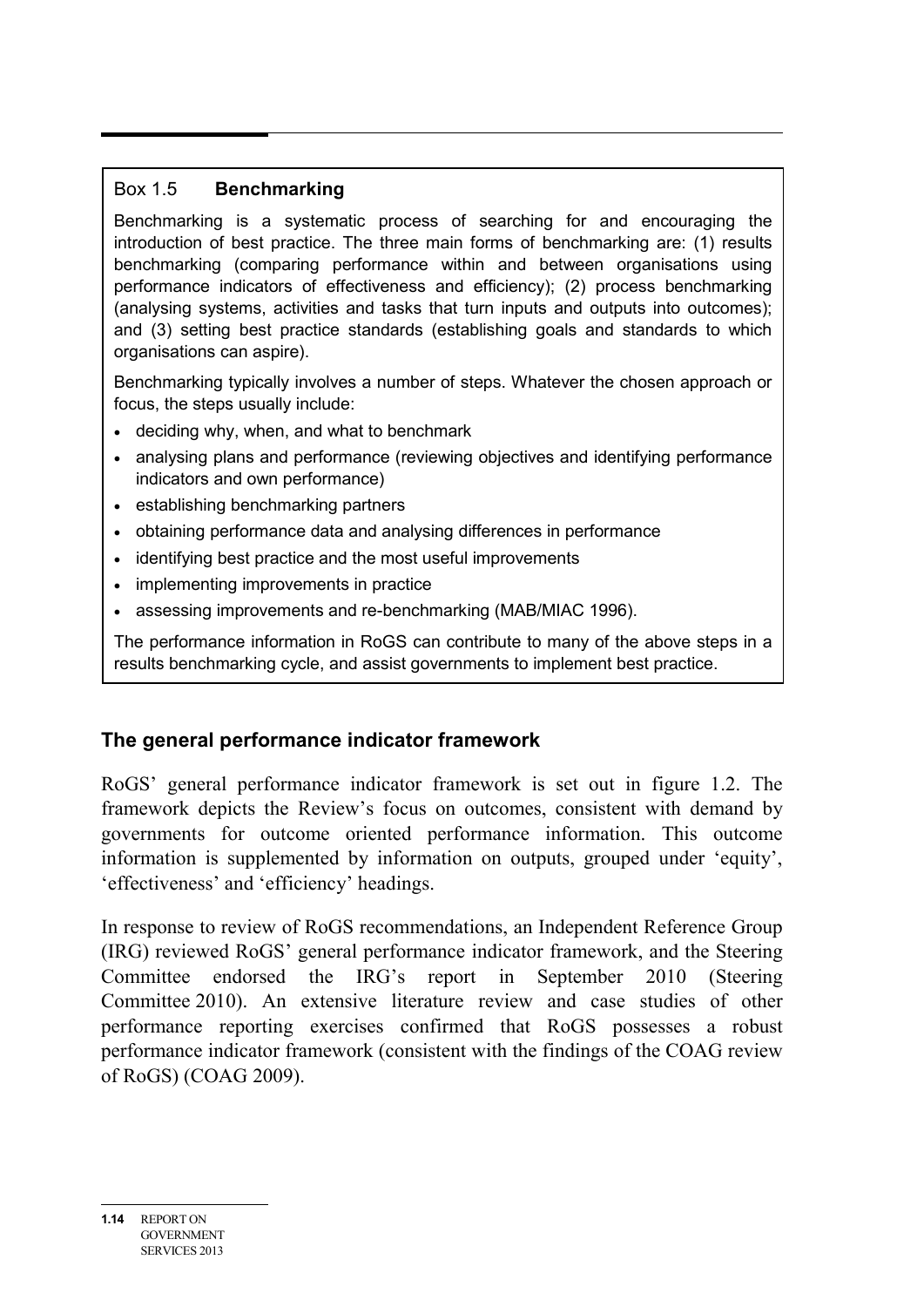

Figure 1.2 **A general framework and examples of performance indicators**

#### *The service process*

The general framework reflects the service process through which service providers transform inputs into outputs and outcomes in order to achieve desired policy and program objectives.

For each service, governments have a number of objectives that relate to desired outcomes for the community. To achieve these objectives, governments provide services and/or fund service providers. Service providers transform resources (inputs) into services (outputs). The rate at which resources are used to make this transformation is known as 'technical efficiency'.

The impact of these outputs on individuals, groups and the community are the outcomes of the service. In RoGS, the rate at which inputs are used to generate outcomes is referred to as 'cost effectiveness'. Often, outcomes (and to a lesser extent, outputs) are influenced by factors external to the service. Figure 1.3 distinguishes between technical efficiency (the ratio of inputs to outputs) and cost-effectiveness (the ratio of inputs to outcomes), and also recognises that other influences affect overall program effectiveness (the extent to which outcomes achieve the objectives of the service).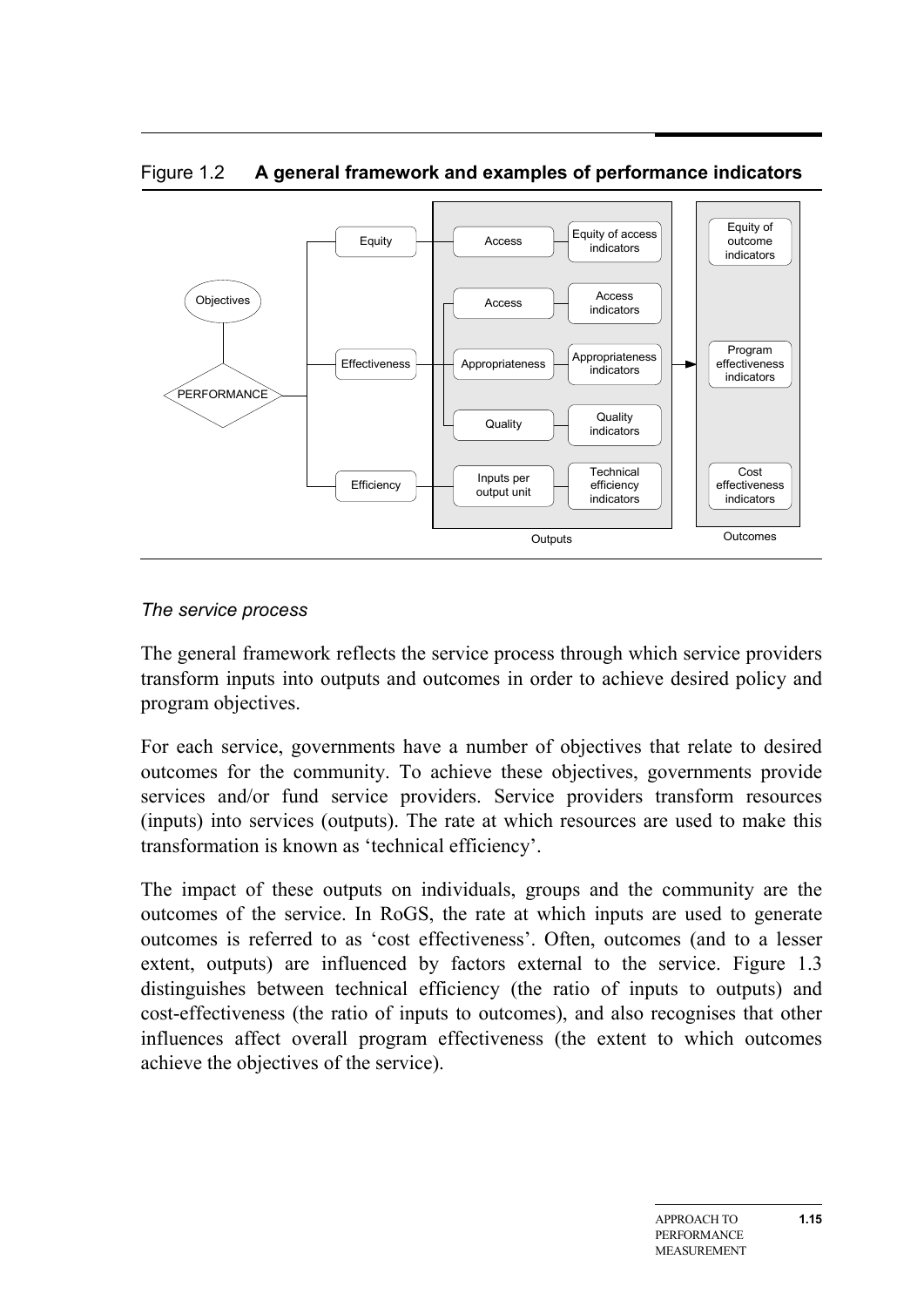#### Figure 1.3 **Service process**

#### **Example: general model**



#### *Objectives*

In each chapter, the objectives for the service are outlined, and performance indicators that measure the achievement of those objectives are reported.

The objectives (or desired outcomes) for each government funded service are similar across jurisdictions, although the priority that each jurisdiction gives to each objective may differ. The Steering Committee's approach to performance reporting is to focus on the extent to which each shared objective for a service has been met.

#### *Distinguishing outcomes and outputs*

Outcome indicators provide information on the impact of a service on the status of an individual or a group. In contrast, outputs are the services delivered.

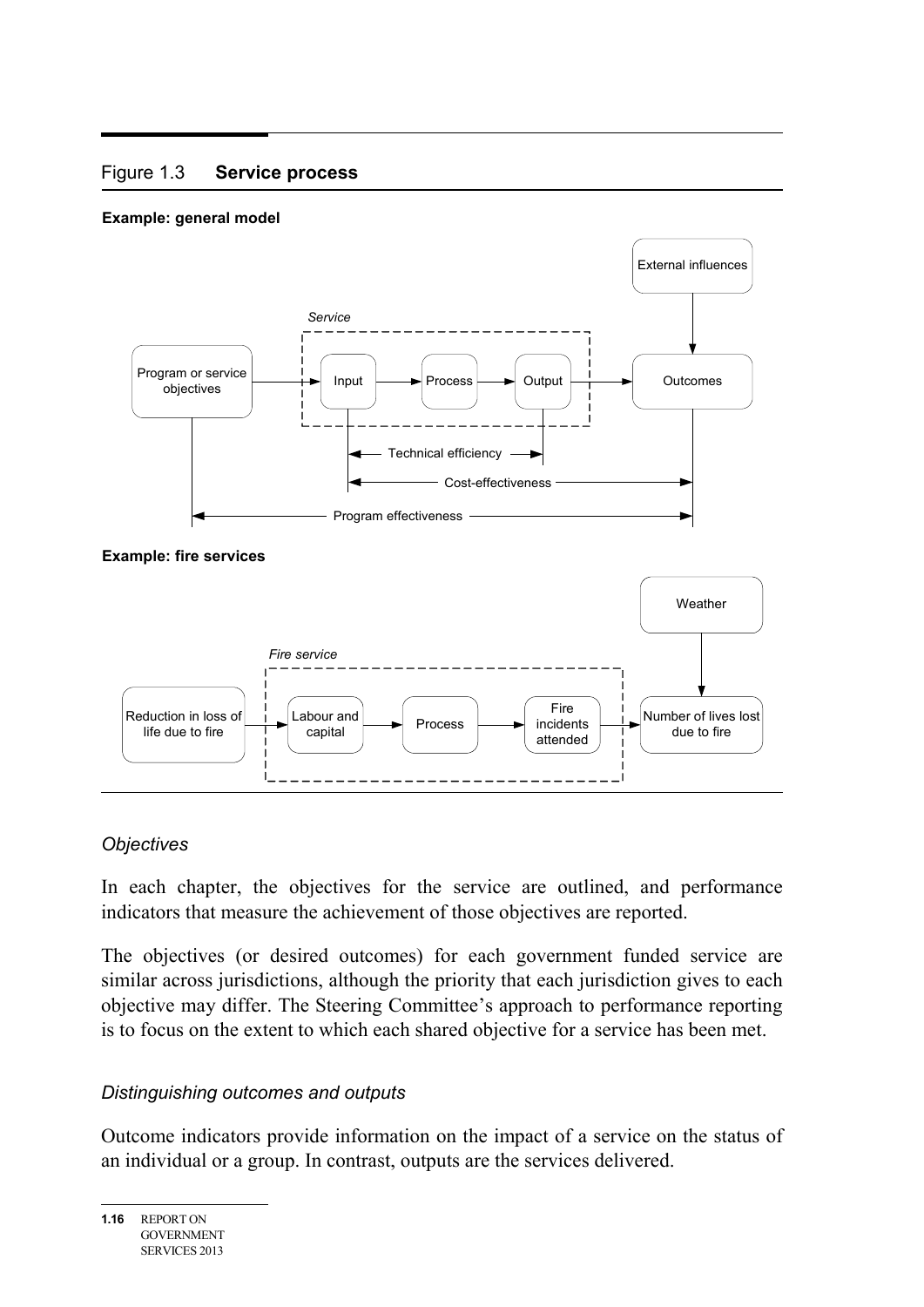Outcomes may be short term (intermediate) or longer term (final). The approach in RoGS is to use both short term (or intermediate) and long term (or final) outcome indicators, as appropriate. In school education, for example, learning outcomes at years 3, 5, 7 and 9 may be considered intermediate outcomes, while completion of year 12 or school leaver destinations may be considered more final outcomes.

It is acknowledged that outcomes may be influenced by factors outside the control of governments or agencies delivering services. The approach in RoGS is to explain that government provided services are often only one contributing factor and, where possible, point to data on other factors, including different geographic and demographic characteristics across jurisdictions. (Appendix A contains detailed statistics and short profiles on each State and Territory, which may assist in interpreting the performance indicators presented in RoGS.)

While the aim of the Review is to focus on outcomes, they are often difficult to measure. RoGS therefore includes measures of outputs (which are often easier to measure), with an understanding that there is a relationship between those outputs and desired outcomes, and that the measures of outputs are, in part, proxies for measures of outcomes. Output information is also critical for efficient and effective management of government services, and is often the level of performance information that is of most interest to individuals who access services.

The indicator framework groups output indicators according to the desired characteristics of a service — for example, accessibility, appropriateness or quality (figure 1.2). By contrast, outcome indicators are not grouped according to desired characteristics, as outcomes typically depend on a number of service characteristics and are usually influenced by other service-sectors and extraneous factors.

#### *Equity, effectiveness and efficiency*

The Steering Committee takes a comprehensive view of performance reporting, and RoGS' framework gives equal prominence to equity, effectiveness and efficiency, as the three overarching dimensions of performance. There are inherent trade-offs in allocating resources, and dangers in analysing only some aspects of a service. A unit of service may have a high cost but be more effective than a lower cost service, and therefore be more cost effective. Similarly, improving outcomes for a group with special needs may lead to an increase in the average cost per unit of providing a service.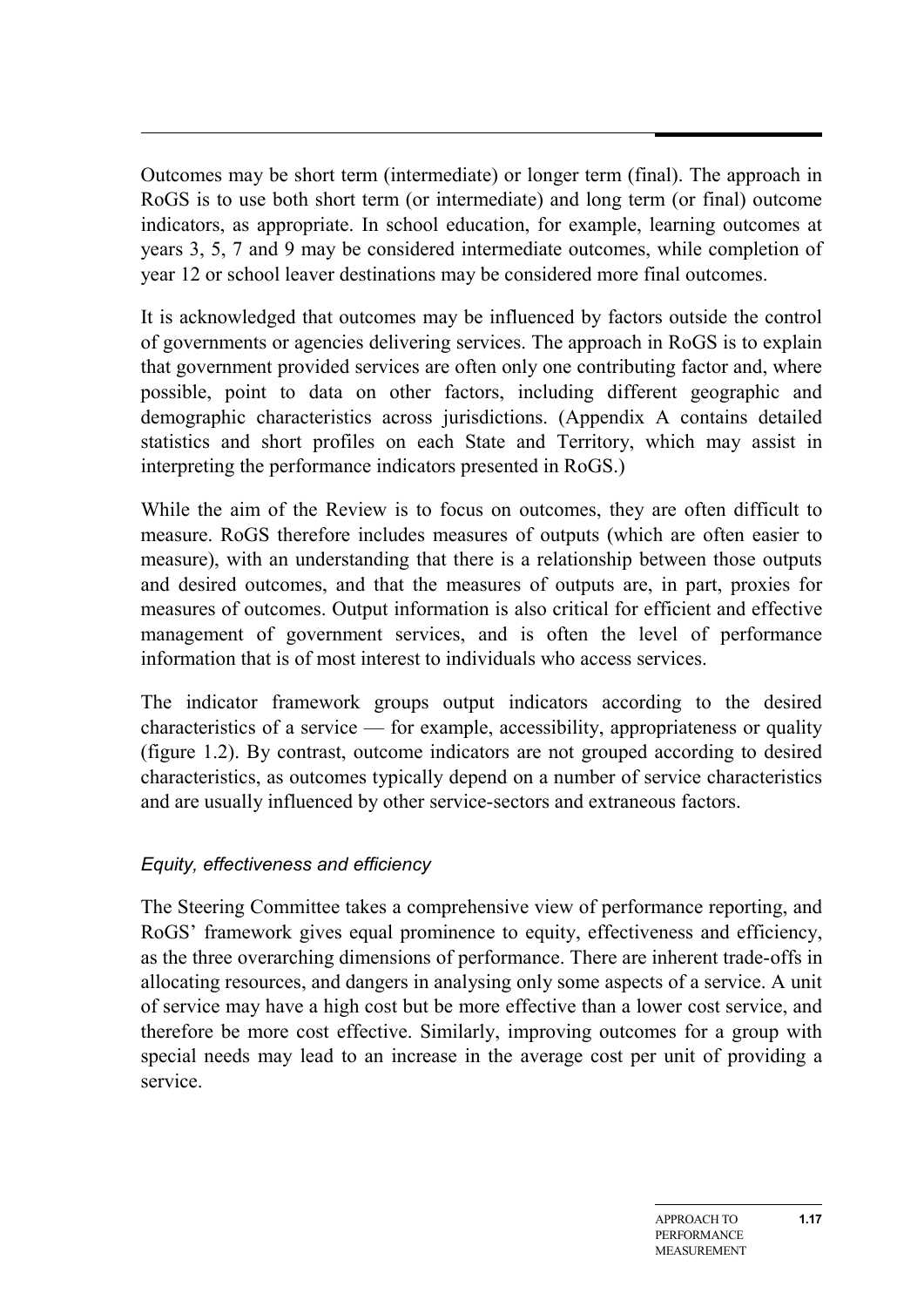#### *Equity*

The term 'equity' has a number of interpretations, explained in box 1.6. Equity indicators in RoGS measure how well a service is meeting the needs of particular groups that have special needs or difficulties in accessing government services. While effectiveness indicators are generally absolute measures of performance, equity indicators focus on any gap in performance between special needs groups and the general population. Equity indicators may reflect:

- equity of access all Australians are expected to have appropriate access to services
- equity of outcome all Australians are expected to achieve appropriate outcomes from service use.

#### Box 1.6 **Equity**

Equity is an important concept in economic literature, with two elements:

- horizontal equity the equal treatment of equals
- vertical equity the unequal but equitable ('fair') treatment of unequals.

In the context of this RoGS:

- *horizontal* equity is exhibited when services are equally accessible to everyone in the community with a similar level of need
- *vertical* equity is exhibited when services account for the special needs of particular groups in the community. This approach may be needed where geographic, cultural or other reasons mean some members of the community have difficulty accessing a standard service.

A number of criteria can be used to classify groups that may have special needs or difficulties in accessing government services. These include:

- language or literacy proficiency
- gender
- age
- physical or mental capacity, including people with disability
- race or ethnicity
- geographic location.

Identifying those service recipients who belong to groups with special needs or access difficulties poses challenges, particularly when relying on client self-identification. If members of such groups are required to identify themselves,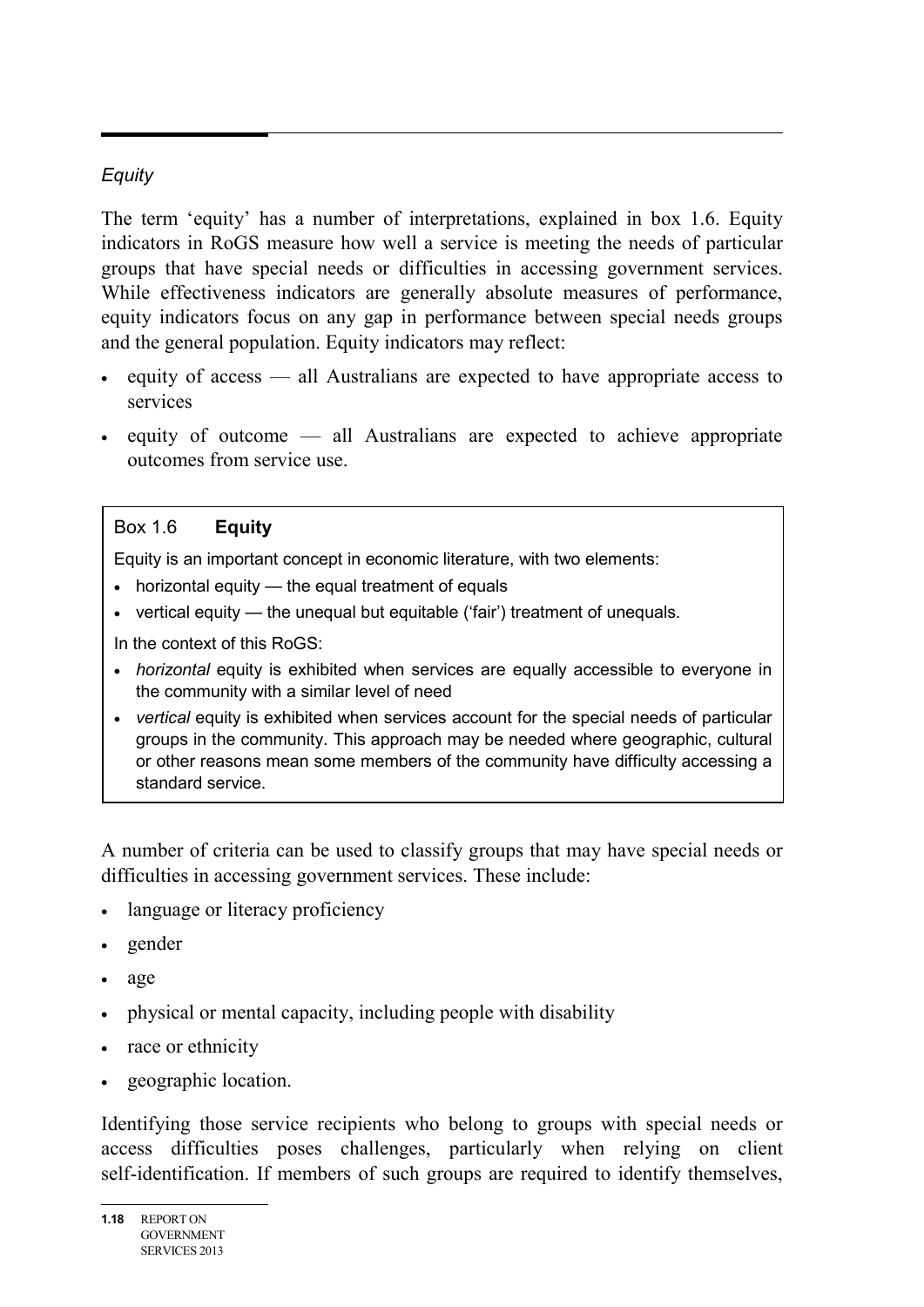then the accuracy of the data will depend on how members of a group perceive the advantages (or disadvantages) of identification, and whether such perceptions change over time (see for example, SCRGSP 2011). Comparability problems also arise where different data collections and different jurisdictions do not use common definitions of special needs groups.

RoGS often uses the proportion of each target group in the broader community as a point of comparison when examining service delivery to special needs groups. This approach is suitable for services that are provided on a virtually universal basis (for example, school education), but must be treated with caution for other services, where service provision is based on the level of need, which may vary between groups (for example, disability services). Another option is to collect a more accurate profile of need (for example, the estimation of the 'potential population' of people with the potential to require specialist disability services at some time).

Where geographic location is used to identify groups with special needs, data are usually disaggregated according to a geographical classification system. Geographical classifications are generally based on population density and/or the distance that residents need to travel to access services. The geographic classification system used in each service area is outlined in chapter 2.

All geographic classification systems are imperfect indicators of the time and cost of reaching a service; for example, they do not consider the client's capacity to bear the cost of accessing the service (Griffith 1998). Moreover, for some services, classification systems based on distance or population are not useful indicators of access to services — for example, ambulances can sometimes respond more quickly in rural areas over longer distances than in metropolitan areas over shorter distances, because of differences in traffic congestion.

#### *Effectiveness*

Effectiveness indicators measure how well the outputs of a service reflect the stated objectives of that service. The reporting framework groups effectiveness indicators according to characteristics that are considered important to the service. For most chapters, these characteristics include access, appropriateness and/or quality.

#### *Access*

Access indicators measure how easily the community can obtain a service. In RoGS, access has two main dimensions: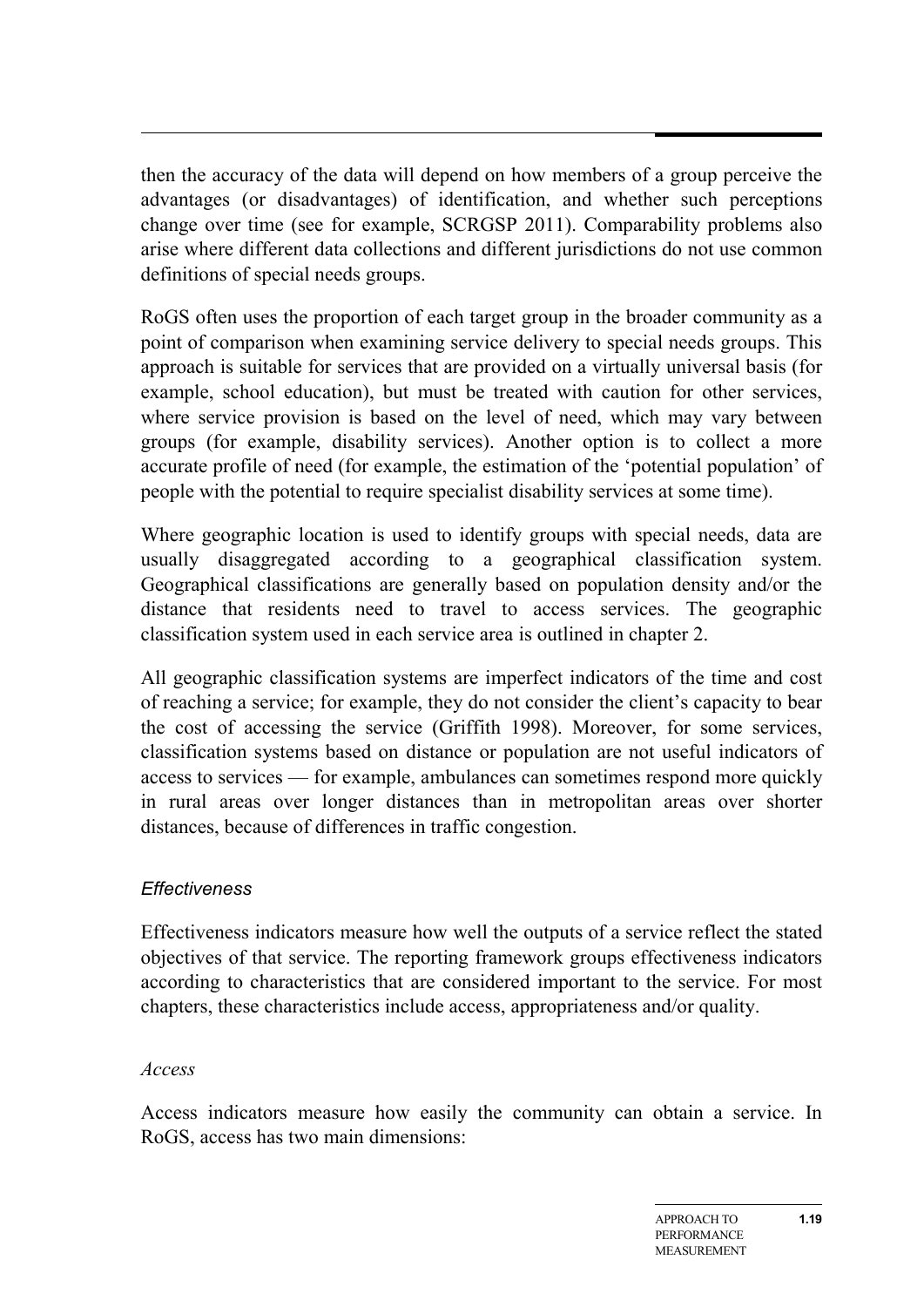- undue delay (timeliness) for example, waiting times for patients in public hospitals and for older people receiving aged care services
- undue cost (affordability) for example, the proportion of income spent on particular services, such as out-of-pocket expenses in children's services.

### *Appropriateness*

Appropriateness indicators measure how well services meet client needs. In primary and community care, for example, a series of indicators measure whether patients with particular health conditions are receiving clinically endorsed treatments.

Appropriateness indicators also seek to identify the extent of any underservicing or overservicing (Renwick and Sadkowsky 1991). Some services have developed measurable standards of service need, against which levels of service can be assessed. The 'overcrowding' measure in housing, for example, measures the appropriateness of the size of the dwelling relative to the size and composition of the household. Other services have few measurable standards of service need; for example, the desirable number of medical treatments for particular populations is not known. However, data on differences in service levels can indicate where further work could identify possible underservicing or overservicing.

# *Quality*

Quality indicators reflect the extent to which a service is suited to its purpose and conforms to specifications. Information about quality is particularly important when there is a strong emphasis on increasing efficiency (as indicated by lower unit costs). There is usually more than one way in which to deliver a service, and each alternative has different implications for both cost and quality. Information about quality is needed to ensure all relevant aspects of performance are considered.

The Steering Committee's approach is to identify and report on aspects of quality, particularly actual or implied competence:

- actual competence can be measured by the frequency of positive (or negative) events resulting from the actions of the service (for example, deaths resulting from health system errors such as an incorrect dose of drugs)
- implied competence can be measured by proxy indicators, such as the extent to which aspects of a service (such as inputs, processes and outputs) conform to specifications — for example, the level of accreditation of public hospitals and aged care facilities.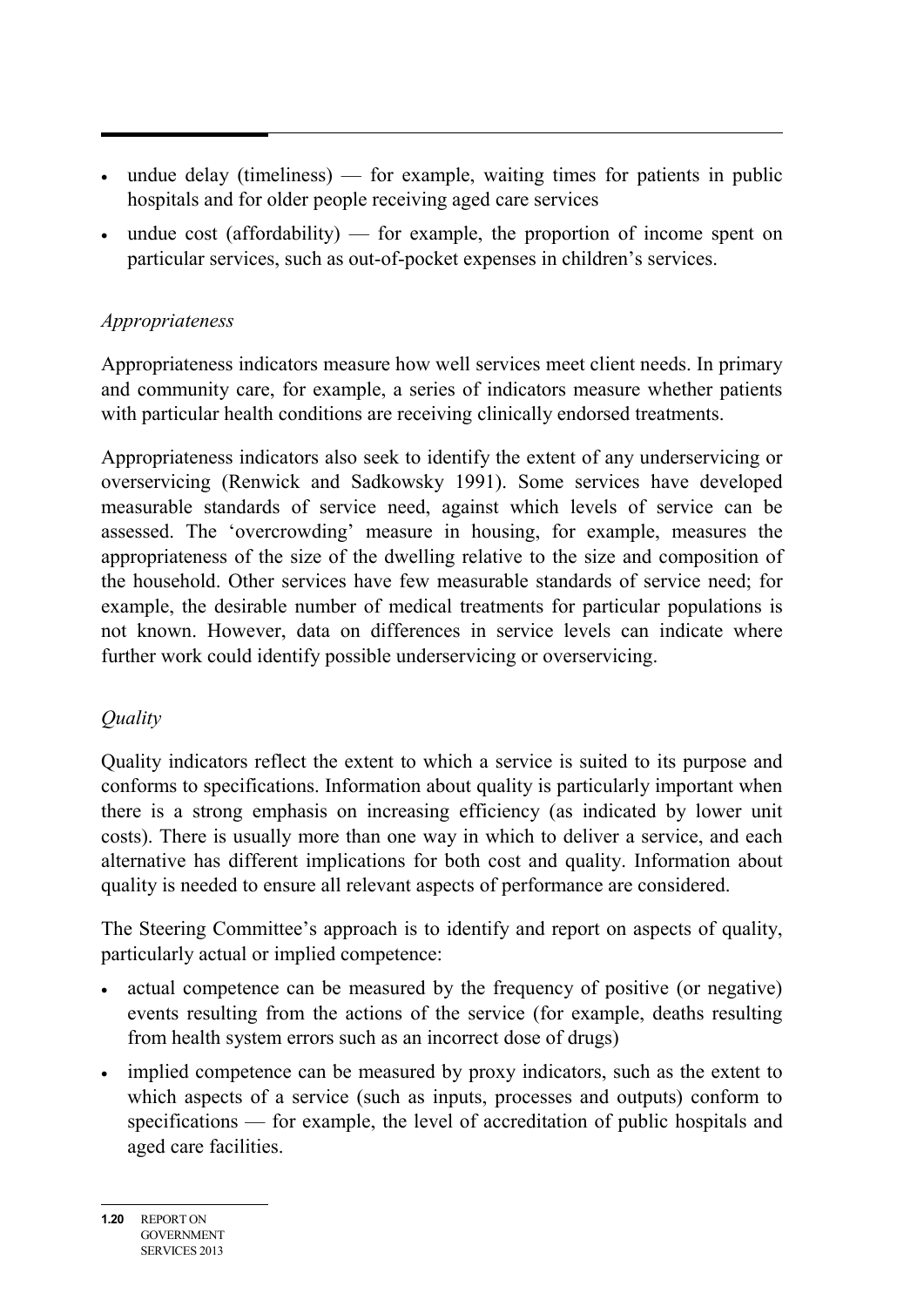The reporting framework includes quality as one aspect of effectiveness, and distinguishes it from access and appropriateness (figure 1.2). This distinction is somewhat artificial because these other aspects of service provision also contribute to a meaningful picture of quality.

# *Efficiency*

The IRG's review of RoGS' performance indicator framework (Steering Committee 2010) found that the inclusion of efficiency indicators was a distinguishing aspect of RoGS' framework. Very few performance reporting exercises explicitly assess the efficiency of government services, despite the key links between efficiency and the other aspects of performance.

The concept of efficiency has a number of dimensions. Overall economic efficiency requires satisfaction of technical, allocative and dynamic efficiency:

- technical efficiency requires that goods and services be produced at the lowest possible cost
- allocative efficiency requires the production of the set of goods and services that consumers value most, from a given set of resources
- dynamic efficiency means that, over time, consumers are offered new and better products, and existing products at lower cost.

RoGS focuses on technical (or productive) efficiency. Technical efficiency indicators measure how well services use their resources (inputs) to produce outputs for the purpose of achieving desired outcomes. Government funding per unit of output delivered is a typical indicator of technical efficiency — for example, cost per annual curriculum hour for vocational education and training.

Comparisons of the unit cost of a service should reflect the full cost to government. Problems can occur when some costs are not included or are treated inconsistently across jurisdictions (for example, superannuation, overheads or the user cost of capital). The Steering Committee's approach, where full cost information is not available in the short term, is that:

- data should be calculated consistently across jurisdictions
- data treatment should be fully transparent.

Where there are shortcomings in the data, other indicators of efficiency are used (including partial productivity measures such as staff levels per student in government schools, and administrative costs as a proportion of total expenditure in services for people with disability).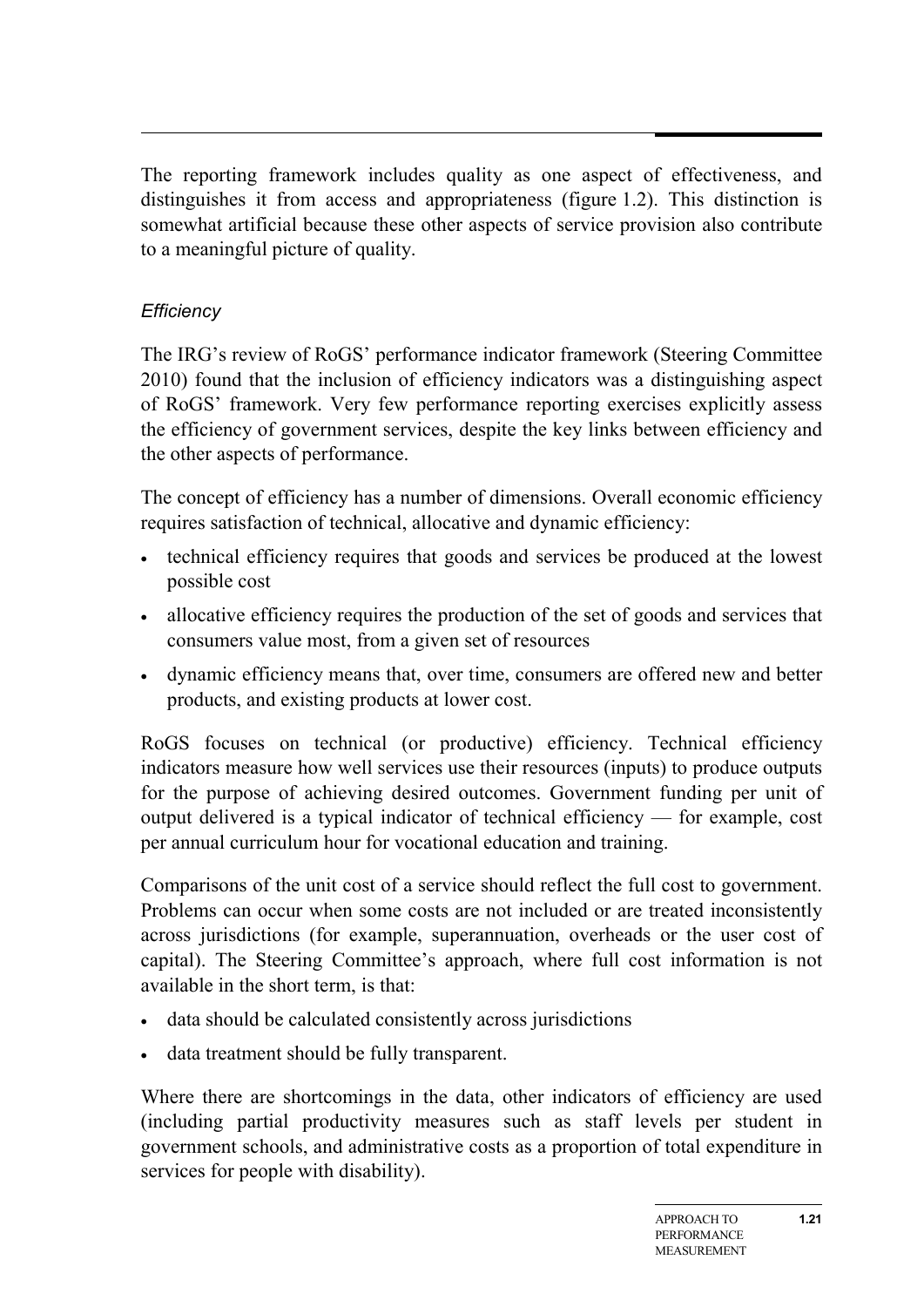Many factors outside the control of governments may affect the cost of providing services. The Commonwealth Grants Commission, when calculating relativities across states and territories to distribute Australian Government general purpose grants, accounts for influences beyond a jurisdiction's control (called 'disabilities') that affect the jurisdiction's cost of providing services and capacity to raise revenue. These 'disabilities' may include factors such as the size of the jurisdiction, the dispersed nature of the population and the socio-demographic distribution of the population (CGC 2012). RoGS does not make cost adjustments based on any of these factors, but appendix A provides a short statistical profile of each State and Territory, which may assist readers to interpret RoGS' performance indicators.

#### *Cost-effectiveness*

Cost-effectiveness indicators (the relationship of inputs to *outcomes*) measure how efficiently the outcomes of a service were achieved. Although no explicit cost-effectiveness indicators are currently reported in RoGS, a theoretical example would be government funding per life (or 'quality adjusted life year') saved through breast cancer screening. Implicit cost effectiveness reporting is achieved in RoGS through combinations of efficiency and effectiveness indicators, and combinations of efficiency and outcomes indicators, as distinct from through separate cost effectiveness indicators.

# **Variations to the general framework**

In the health and emergency management areas of RoGS, the general framework has been adapted to align more closely with the specific objectives and functions of these services. These variations are explained in detail in the Health sector overview (sector overview E) and the Emergency management sector overview (sector overview D) and the Fire and ambulance services chapter (chapter 9).

# <span id="page-21-0"></span>**1.6 Using the data in RoGS**

The Steering Committee is progressively introducing data quality information for performance indicators in RoGS. The data quality information for each indicator addresses in detail many of the data issues discussed below.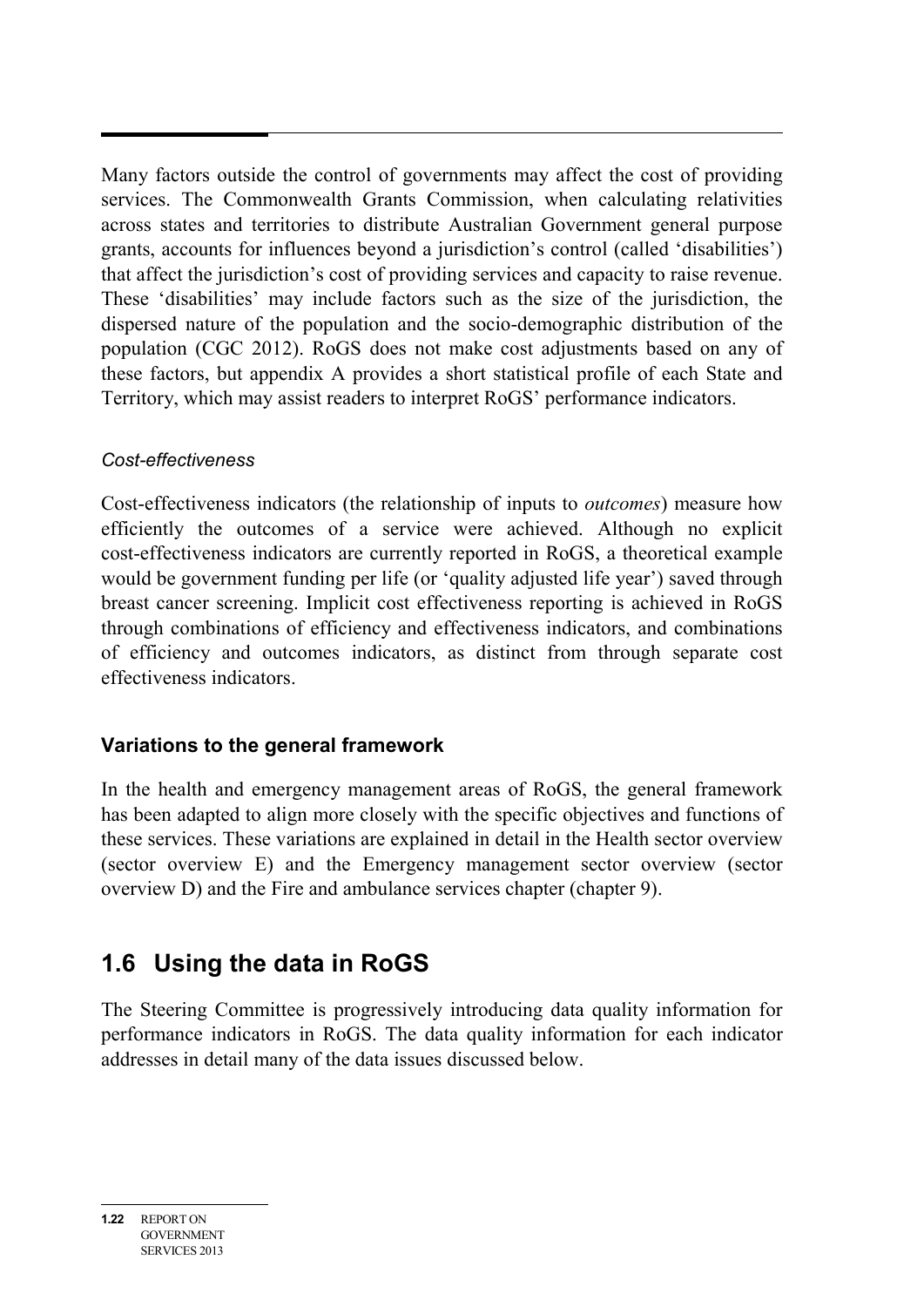# **Data comparability**

For each service, the performance indicator framework and indicator interpretation boxes show which data are provided on a comparable basis and which are not directly comparable. Where data are not directly comparable, appropriate qualifying commentary is provided in the text or footnotes. Data may not be directly comparable if:

- definitions or counting rules differ or are so broad that they result in different interpretations (for example, depreciation rules)
- the scope of measurement varies (for example, waiting times for elective surgery)
- data are drawn from samples (such as surveys) and the sample size is too small for statistical reliability.

These issues do not always lead to material differences, and even where the differences are significant, relatively simple adjustments can resolve them in many cases. For example, payroll tax exemption has a material influence on the comparability of unit cost indicators, but cost data are adjusted in most chapters to account for payroll tax (SCRCSSP 1999).

# **Validation**

Data contained in RoGS vary in the extent to which they have been reviewed or validated. A large proportion of reported data are supplied and verified by data collection agencies such as the ABS and the Australian Institute of Health and Welfare. Some data are formally audited in fora external to the Review, such as auditing of agencies' financial statements. At a minimum, all data have been endorsed by the contributor and subjected to peer review by the Working Group for each service.

# **Timeliness and accuracy**

Timeliness of data is an important consideration for policy makers. Sometimes, there is a trade-off between the precision of data and its timely availability — data that are provided in a timely manner have had less time to undergo rigorous validation.

The Steering Committee manages this trade-off between timeliness and precision by publishing available data with appropriate qualifications. Publication increases scrutiny of the data and encourages timely improvements in data quality.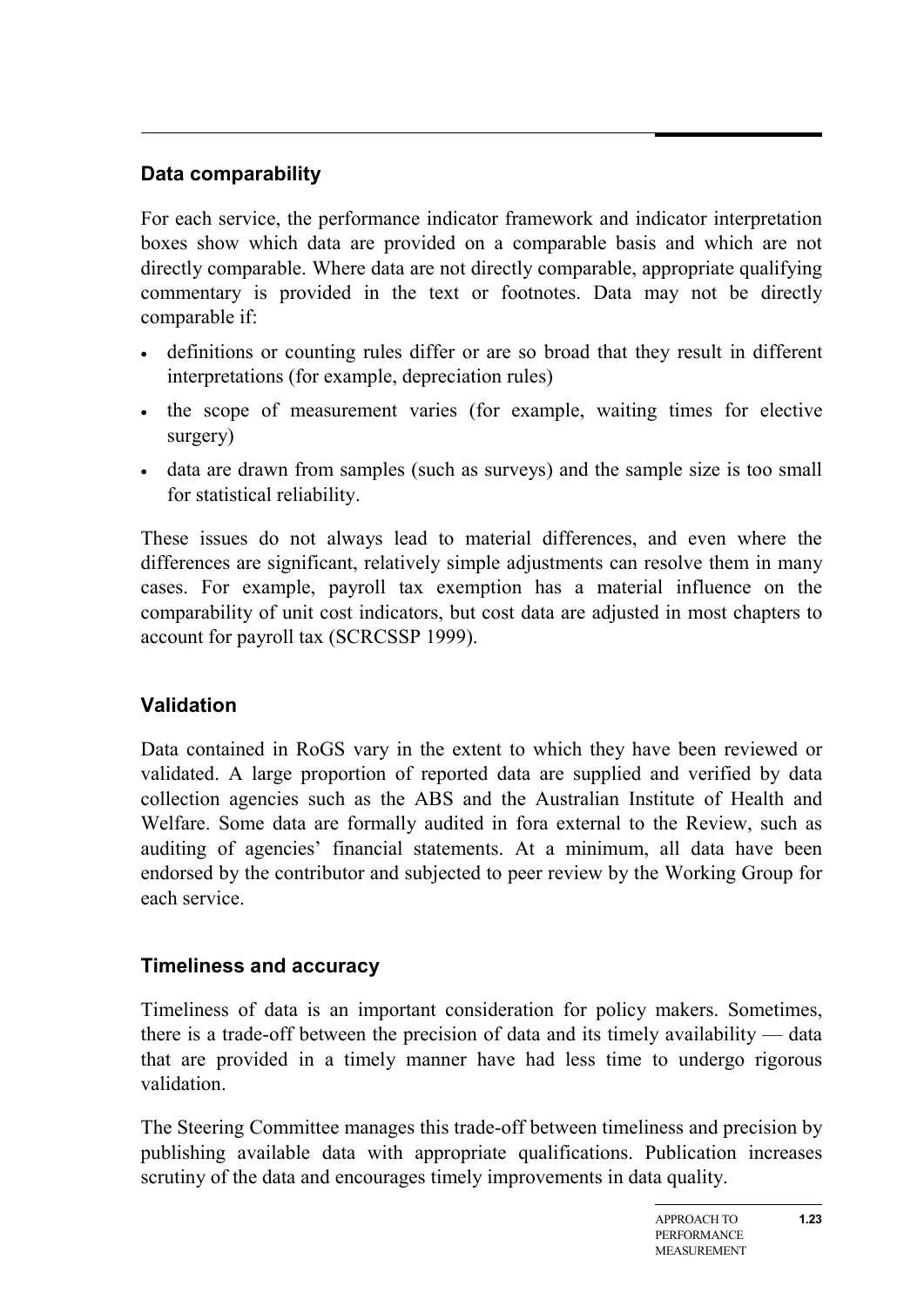Improving the timeliness and accuracy of the data requires a high level of cooperation between the Steering Committee, data custodians and participating agencies from all jurisdictions. Users of RoGS are also an important source of feedback on potential improvements to RoGS. The Steering Committee welcomes feedback, which can be forwarded to the Secretariat (see the contact details inside the front cover of this RoGS).

# **Effects of factors beyond the control of agencies**

The different environments in which service agencies operate affect the outcomes achieved by the agencies. Any comparison of performance across jurisdictions should consider the potential impact of differences in clients, geography, available inputs and input prices. Relatively high unit costs, for example, can result from inefficient performance, or from a high proportion of special needs clients, geographic dispersal, or a combination of these and other factors. Similarly, a poor result for an effectiveness indicator may have more to do with client characteristics than service performance.

RoGS provides information on some of the differences that might affect service delivery, to assist readers to interpret performance indicator results. This information takes the form of profiles of each service area, footnotes to tables and figures, data quality information (being iteratively introduced for all indicators) and a statistical appendix (appendix A). The statistical appendix provides a range of general descriptive information for each jurisdiction, including the age profile, spatial distribution, income levels and education levels of the population, the tenure of dwellings and cultural heritage (such as Indigenous and ethnic status).

RoGS does not attempt to adjust reported results for differences that can affect service delivery. Users of RoGS will often be better placed to make the necessary judgments, perhaps with the benefit of additional information about the circumstances or priorities of specific jurisdictions.

# <span id="page-23-0"></span>**1.7 Other performance measurement exercises**

# **Related Steering Committee performance measurement exercises**

Three other Steering Committee performance measurement exercises are closely related to RoGS: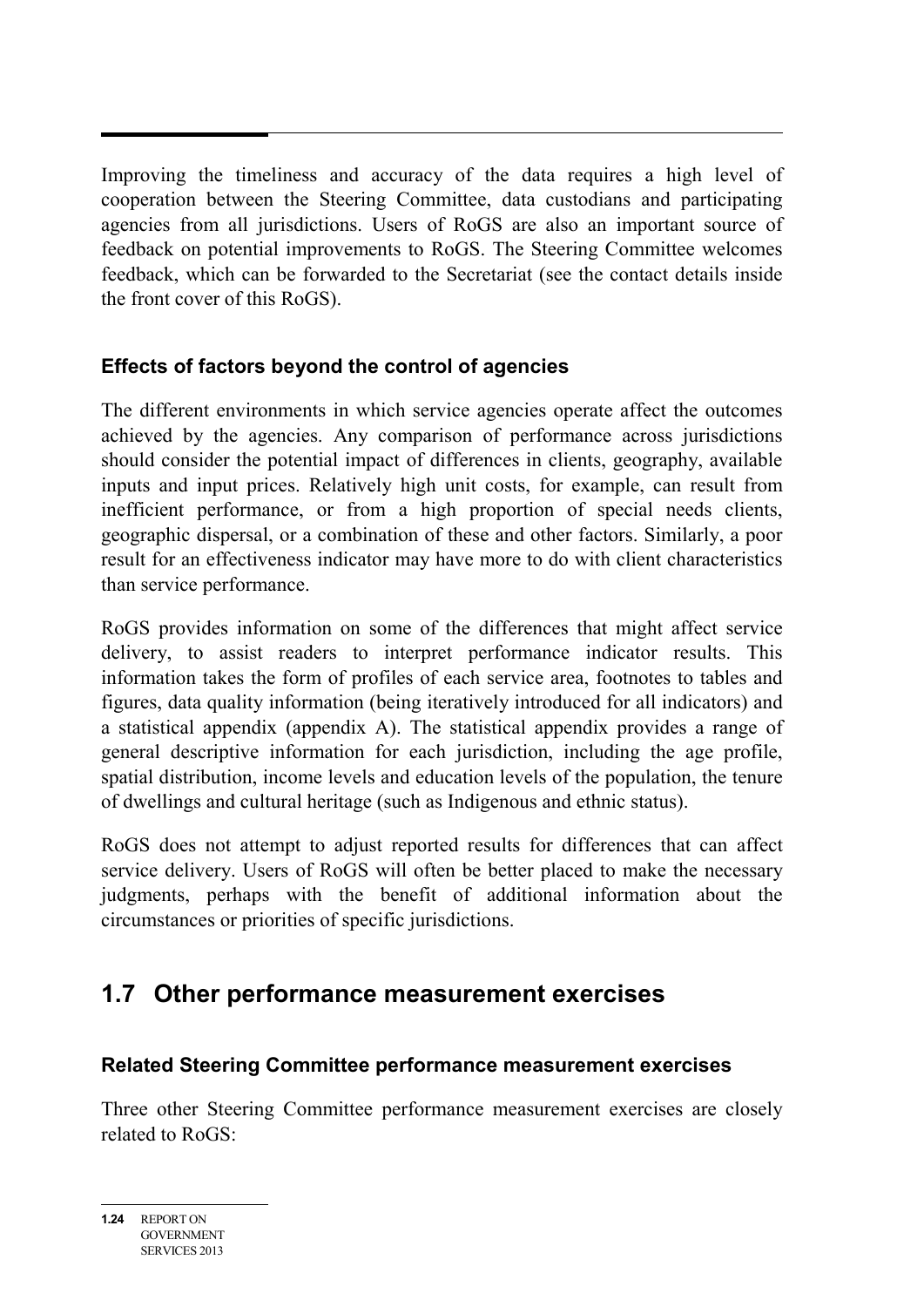- National Agreements and National Partnerships performance reporting under the Intergovernmental Agreement on Federal Financial Relations (IGA)
- *Overcoming Indigenous Disadvantage: Key Indicators* report
- *Indigenous Expenditure Report*.

The governance arrangements of these other COAG performance measurement exercises and their relationship with RoGS are outlined below.

# *National Agreement performance reporting*

In 2008, the Steering Committee was requested by COAG to collate information relevant to National Agreement performance indicators and provide this to the COAG Reform Council (CRC) for its analysis (COAG 2008a).

In November 2008, COAG endorsed a new Intergovernmental Agreement on Federal Financial Relations (2009). The IGA included six new National Agreements (NAs):

- *National Healthcare Agreement*
- *National Education Agreement*
- *National Agreement for Skills and Workforce Development*
- *National Disability Agreement*
- *National Affordable Housing Agreement*
- *National Indigenous Reform Agreement.*

COAG also agreed to a new form of payment — National Partnership (NP) payments — to fund specific projects and to facilitate and/or reward states and territories that deliver on nationally significant reforms.

Five of the NAs are associated with a National Specific Purpose Payment (SPP) that can provide funding to the states and territories for the sector covered by the NA. These five SPPs cover health, schools, skills and training, disability services and affordable housing. The *National Indigenous Reform Agreement* is not associated with a specific SPP, but draws together Indigenous elements from the other NAs and is associated with several NP agreements.

Under the reforms, each NA contains the objectives, outcomes, performance indicators, performance benchmarks and policy and reform directions for each sector, and clarifies the respective roles and responsibilities of the Australian and State and Territory governments in the delivery of services (COAG 2012a–f). The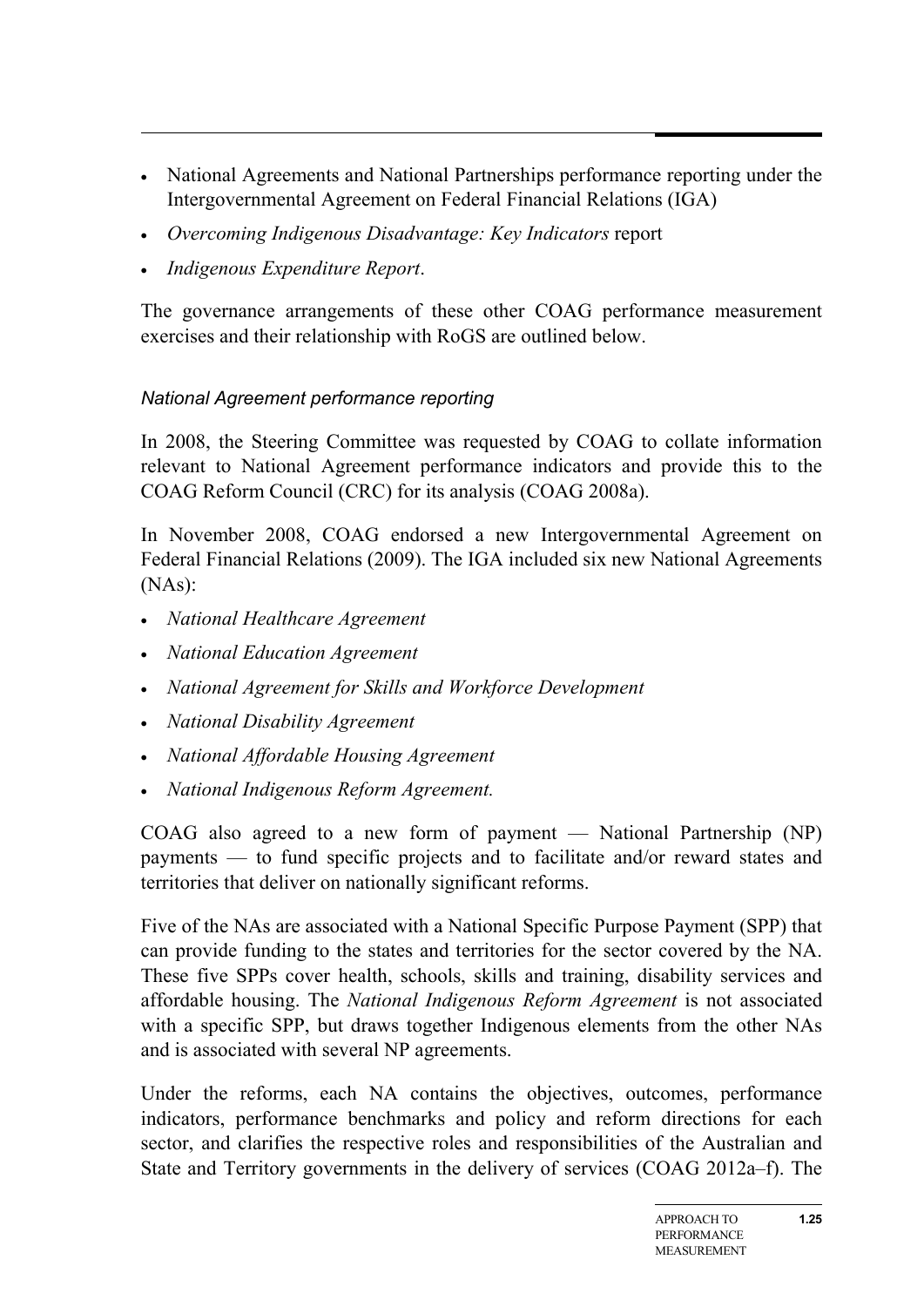performance of all governments in achieving mutually agreed outcomes and benchmarks specified in each NA is monitored and assessed by the CRC. In February 2011, COAG agreed to reviews of the NA performance indicator frameworks. The reviews have all been completed and the last recommendations relating to indicators were endorsed by COAG in December 2012. The Steering Committee recognises the importance of ensuring that related COAG performance reporting exercises are aligned. The Steering Committee has aligned relevant RoGS' performance indicators with those in related NAs.

The Steering Committee also has a role in NP reporting:

- the *National Partnership Agreement on Hospitals and Health Workforce Reform* (the NP HHWR) (subacute care) specifies that states and territories must provide reports against annual growth targets, measured on a regional basis, to the Steering Committee (COAG 2009)
- to date, the CRC has requested that the Steering Committee collate the required information for assessment against the reward benchmarks for the:
	- *National Partnership Agreement on the Elective Surgery Waiting List Reduction Plan* (Elective Surgery NP) (reporting was completed for this NP in May 2011)
	- *National Partnership Agreement on Essential Vaccines* (Essential Vaccines NP)
	- *National Partnership Agreement on Youth Attainment and Transitions* (NP YAT).

Further, the then MCFFR has stated that the Review Secretariat must be consulted on the design of performance benchmarks for reward payments, and that reviewers of NPs should consult with the Review Secretariat (MCFFR 2010).

#### *Overcoming Indigenous Disadvantage report*

In 2002, COAG commissioned the Steering Committee to produce a regular public report on progress in overcoming Indigenous disadvantage. The terms of reference for this report were updated in March 2009. The Steering Committee has consulted widely with Indigenous organisations, governments and researchers in developing the report and the indicator framework on which it was based and has published consultation reports in 2003 and 2006. Five editions of the *Overcoming Indigenous Disadvantage: Key Indicators* (OID) report have been published (SCRGSP 2003, 2005, 2007, 2009, 2011). The sixth edition of the OID report is anticipated to be published in 2014.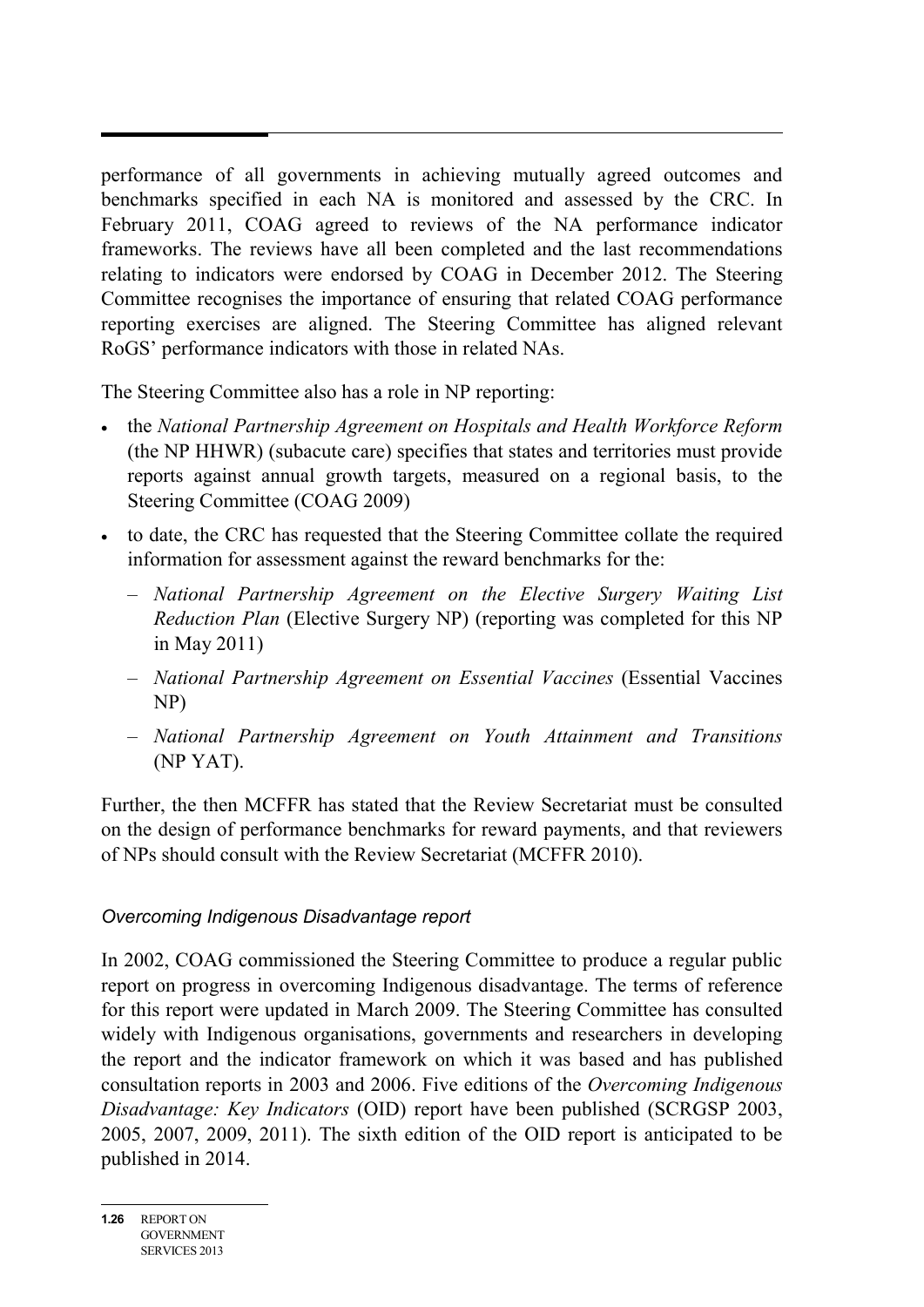In contrast to RoGS, which focuses on the efficiency and effectiveness of specific services, as well as the outcomes of these services, the OID report focuses on priority outcomes for Indigenous Australians. It does not report on individual government services. The reporting framework has two tiers of indicators 'COAG targets and headline indicators' for the longer term outcomes sought, and a second tier of 'strategic areas for change indicators' that are potentially responsive to government policies and programs in the shorter term.

COAG endorsed an alignment of the OID report framework and the NIRA indicators in March 2009. The Steering Committee is also committed to ensuring alignment with relevant indicators in RoGS.

The Steering Committee undertook a review of the Overcoming Indigenous Disadvantage report in 2012 (ACER 2012). The Steering Committee will consider responses to the OID review's recommendations in early 2013.

### *Indigenous Expenditure Report*

In December 2007, COAG committed to reporting on expenditure on services to Indigenous Australians. In October 2008, Treasury requested the Secretariat for the Review to provide secretariat services to the Indigenous Expenditure Report (IER) Steering Committee, an arrangement endorsed by COAG in 2009. In February 2011, COAG transferred responsibility for future editions of the IER to the Steering Committee for the Review of Government Service Provision. The former IER Steering Committee is continuing as a working group providing expert advice to the Review Steering Committee.

The IER Steering Committee developed a national framework for collecting and reporting information on government expenditure on services to Indigenous and non-Indigenous Australians. A high-level overview of the reporting approach was endorsed by COAG at its July 2009 meeting. The *2010 Indigenous Expenditure Report*, containing data on the levels and patterns of government expenditure in 2008-09, was published in February 2011. An *Australian Government Supplement*  was published in September 2010.

The *2012 Indigenous Expenditure Report* was released in September 2012. The next Indigenous Expenditure Report is planned for release in mid-2014.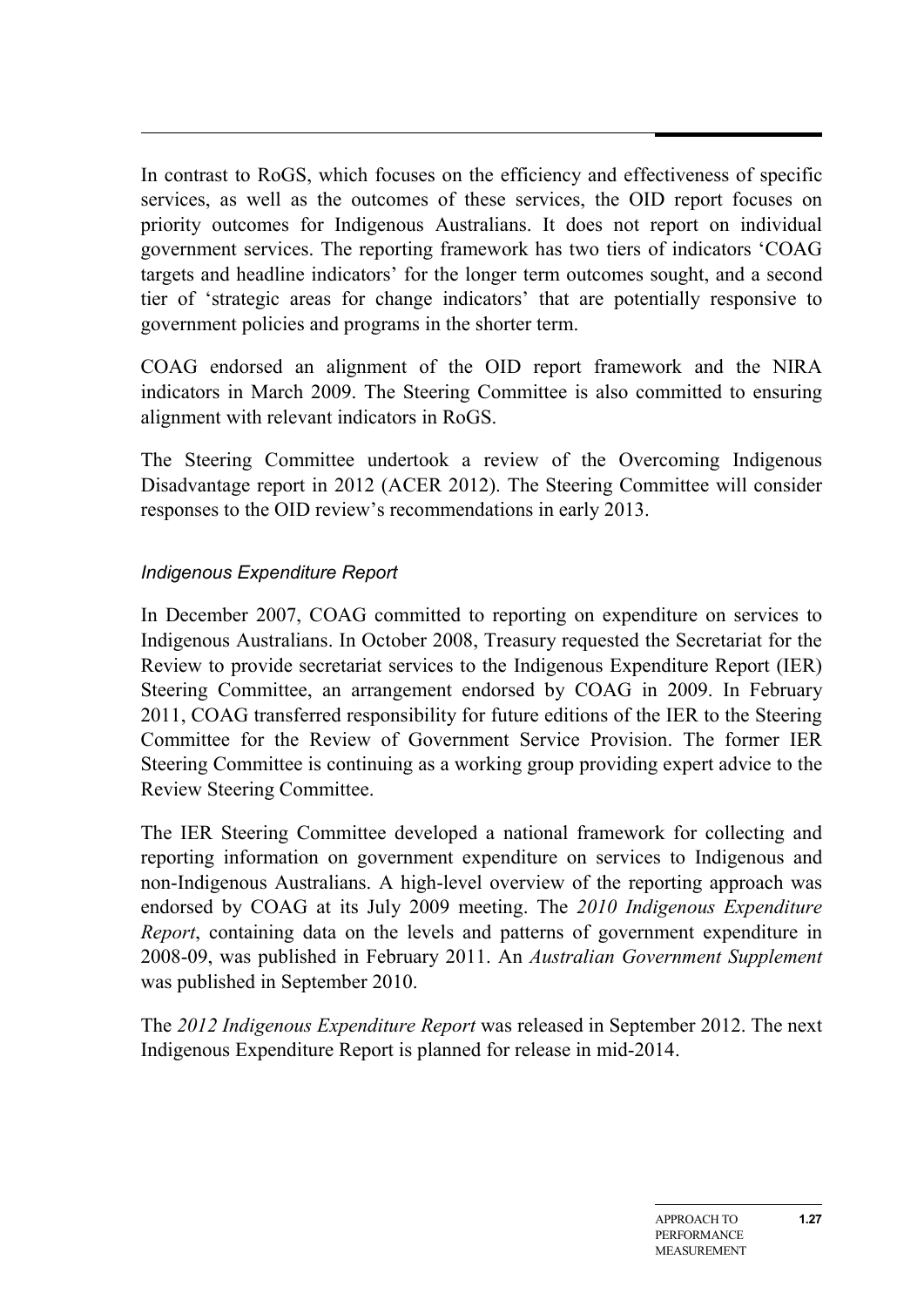# **Other performance monitoring in Australia and overseas**

Performance reporting exercises are undertaken in other countries, using various approaches. The Steering Committee maintains a watching brief on these developments, to identify potential improvements to RoGS reporting.

International case studies of the performance reporting exercises current in 2010 are available in Appendix B of the *Review of the Report on Government Services' performance indicator framework report* (IRG 2010). Many of these exercises remained active in 2012, while others have been superseded by other reporting exercises:

- *Social Report*, New Zealand (Ministry of Social Development 2012)
- *Scotland Performs* (The Scottish Government 2012)
- *Performance Information* (Audit Scotland 2011-12)
- *National Indicator Set*, UK (Audit Commission 2011) no longer active; *Single data list,* UK (Audit Commission 2012) and *Openly Local,* UK (UK local governments 2012)
- *Social Indicators* (United Nations 2012)
- *Community Accounts*, Canada (Government of Newfoundland & Labrador 2012)
- *Virginia Performs,* USA (CoV 2012)
- *Government at a Glance*, OECD (OECD 2011)
- *OECD Factbook* (OECD 2012).

Case studies of Australian State and Territory performance reporting exercises are also available in Appendix C of the Review of the Report on Government Services' performance indicator framework. These exercises remained active in 2012 (except where identified) and the most recent version of each available is identified below:

- *NSW State Plan* (renamed *NSW 2021*) (NSW Government 2011) and its performance report (NSW Department of Premier and Cabinet 2012)
- *Growing Victoria Together* (DPC 2001) no longer active
- *Toward Q2: Tomorrow's Queensland* (Queensland Government 2011) and the related target delivery plans (Queensland Department of Premier and Cabinet 2012)
- *South Australia's Strategic Plan* (SA Government 2011) and the related progress report (SASPAC 2012)
- *Tasmania Together 2020* (renamed *Tasmania Together*) (TTPB 2011) and its benchmarks (TTPB 2012)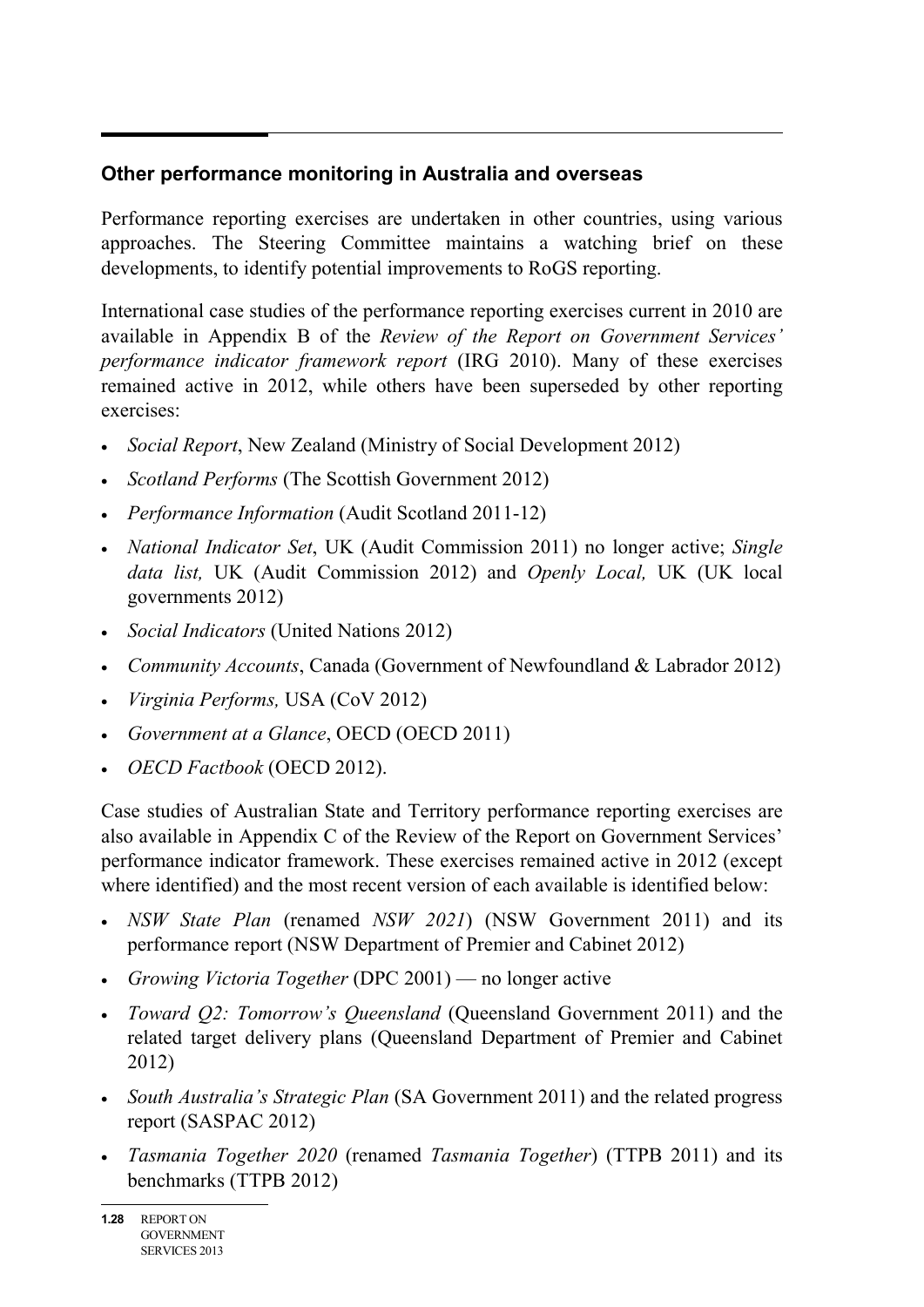- *The Canberra Plan* (ACT Government 2008) and its implementation reports (ACT Government 2012a) and progress indicators (ACT Government 2012b)
- *Territory 2030* (NT Government 2011) and its scorecard (NT Government 2012).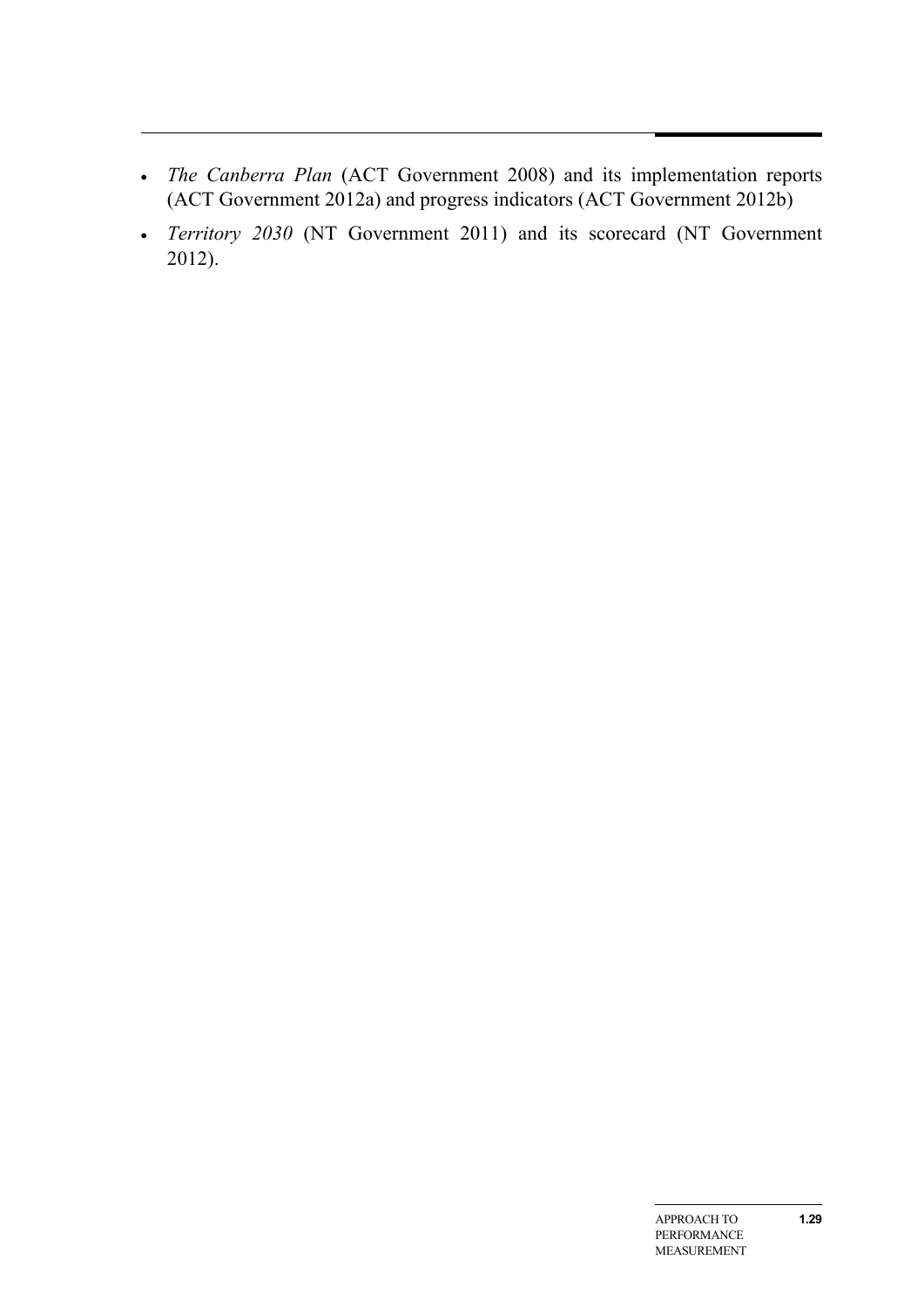# <span id="page-29-0"></span>**1.8 References**

- ABS (Australian Bureau of Statistics) 2009, *Australian Standard Geographical Classification*, Cat. no. 1216.0, Canberra.
- ACER (Australian Council for Educational Research) 2012, *Review of the Overcoming Indigenous Disadvantage: Key Indicators report*, Productivity Commission, www.pc.gov.au/gsp/indigenous/oid-review-2012.
- ACT Government Chief Minister's Department 2008, *The Canberra Plan Towards Our Second Century,* www.cmd.act.gov.au/policy strategic/canberraplan, (accessed 6 October 2011) ACT Government, Canberra.
- —— 2012a, *Report on Implementation of the Canberra plan ― Towards Our Second Century 2011-2012*, www.cmd.act.gov.au/policystrategic/canberraplan/ annualreports, (accessed 17 December 2012) ACT Government, Canberra.
- —— 2012b, *Measuring Our Progress*, www.measuringourprogress. act.gov.au/our\_progress (accessed 14 December 2012) ACT Government, Canberra.
- Audit Commission 2011, *National Indicator Set*, www.audit-commission, gov.uk/localgov/audit/nis/Pages/Default.aspx (accessed 6 October 2011).
- Audit Commission 2012, *Single data list*, www.gov.uk/government/policies/making-local-councils-more-transparent-andaccountable-to-local-people/supporting-pages/single-data-list (accessed 28 November 2012).
- Audit Scotland 2012, *Performance Information, Council performance information for 2011-12,* www.audit-scotland.gov.uk/performance/council/ (accessed 14 December 2012).
- CGC (Commonwealth Grants Commission) 2012, *The Commission's Methods,* www.cgc.gov.auindex.phpabout-fiscal-equalisationthe-commission-s-methods highlight=YToxOntpOjA7czoxMjoiZGlzYWJpbGl0aWVzIjt9 (accessed on 14 December 2012).
- —— 2010, *Annual Report 2008-09*, Commonwealth of Australia, Canberra, www.cgc.gov.au/\_\_data/assets/pdf\_file/0007/18088/Annual\_Report\_2008-09. pdf (accessed 14 July 2010).
- COAG (Council of Australian Governments) 2007, *COAG Communiqué 20 December 2007*, www.coag.gov.au/coag\_meeting\_outcomes/2007-12-20/ index (accessed 20 April 2008).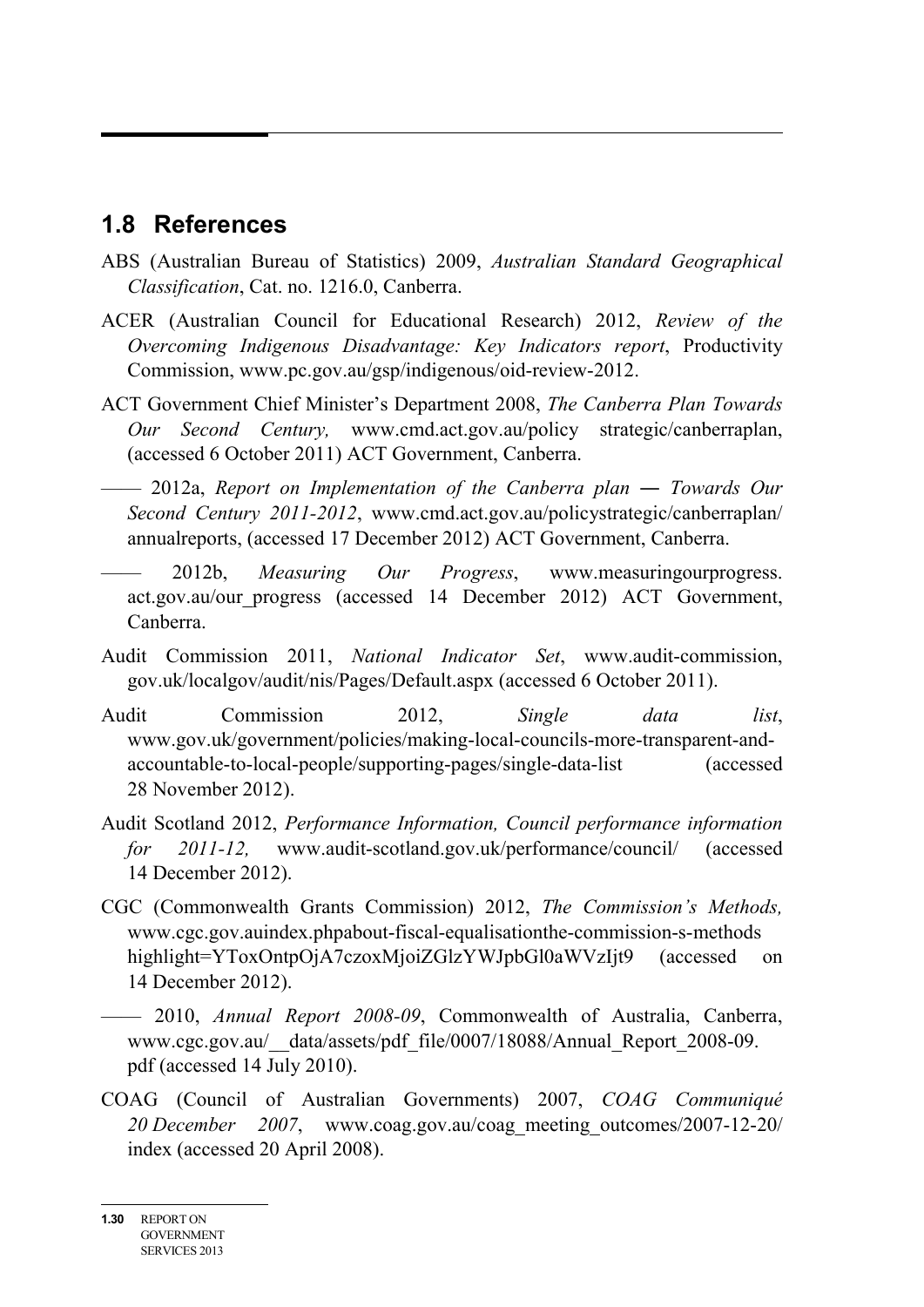- —— 2008a, *COAG Communiqué 3 July 2008,* www.coag.gov.au/coag\_ meeting\_outcomes/2008-07-03/index #fragment-3 (accessed 20 October 2008).
- —— 2008b, *COAG Communique 29 November 2008*, www.coag.gov.au/ coag\_meeting\_outcomes/2008-11-29/index (accessed 1 December 2008).
- —— 2009, *COAG Communique 7 December 2009*, www.coag.gov.au/ coag\_meeting\_outcomes/2009-12-07/index.cfm (accessed 7 December 2009).
- —— 2010, *COAG Communiqué 20 April 2010*, www.coag.gov.au/coag\_meeting outcomes/2010-04-19/docs/communique\_20\_April\_2010.rtf, Australian Government (accessed 21 July 2010).
- —— 2012a, *National Healthcare Agreement*, www.coag.gov.au (accessed 17 December 2012).
- —— 2012b, *National Education Agreement*, www.coag.gov.au (accessed 17 December 2012).
- —— 2012c, *National Agreement for Skills and Workforce Development*, www.coag.gov.au (accessed 17 December 2012).
- —— 2012d, *National Disability Agreement*, www.coag.gov.au (accessed 17 December 2012).
- —— 2012e, *National Affordable Housing Agreement*, www.coag.gov.au (accessed 17 December 2012). —— 2012a, National Healthcare Agreement, www.coag.gov.au (accessed 17 December 2012).
- —— 2012f, *National Indigenous Reform Agreement*, www.coag.gov.au (accessed 17 December 2012).
- CoV (Council on Virginia's Future) 2012, Virginia Performs, *The Virginia Report*, www.vaperforms.virginia.gov, Commonwealth of Virginia (accessed 14 December 2012).
- DPC (Department of Premier and Cabinet) 2001, *Growing Victoria Together*, www.growingvictoria.vic.gov.au, (accessed 6 October 2011).
- GAO (US Government Accountability Office) 2009, *Reports and testimonies*, www.gao.gov/docsearch/repandtest.html (accessed 18 November 2009).
- Government of Newfoundland and Labrador 2012, *Newfoundland and Labrador Community Accounts*, nl.communityaccounts.ca (accessed 14 December 2012).
- Griffith, D.A. 1998, 'The Griffith service access frame: a practical model for quantifying access to services, developing education profiles and measuring government policy outcomes in Australia's service access disadvantaged areas', Paper presented at the Northern Territory Institute of Educational Research Symposium, Darwin, 22–23 May.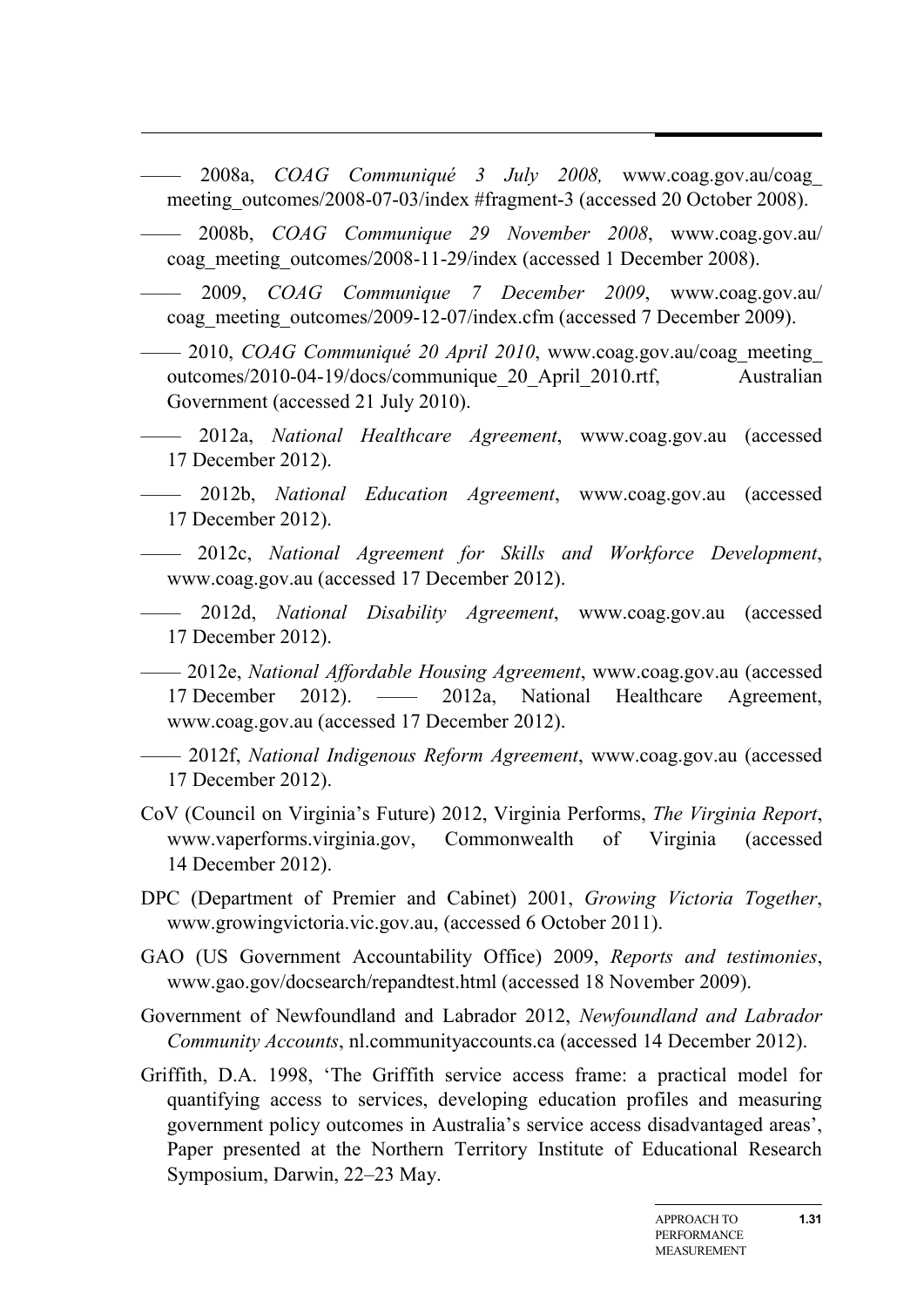- HM Treasury 2008, www.hm-treasury.gov.uk/psp\_index.htm (accessed 2 October 2009).
- IRG (Independent Reference Group) 2010, *Review of the Report on Government Services' performance indicator framework, Report to the Steering Committee for the Review of Government Service Provision*, September, Steering Committee for the Review of Government Service Provision, Melbourne.
- MAB/MIAC (Management Advisory Board and its Management Improvement Advisory Committee) 1996, *Raising the Standard: Benchmarking for Better Government*, Report no. 21, Canberra.
- MCFFR (Ministerial Council on Federal Financial Relations) 2009, *Intergovernmental Agreement on Federal Financial Relations (Intergovernmental Agreement),* www.federalfinancialrelations.gov.au/ Default.aspx (accessed 3 January 2013).
- ——, *Developing National Partnerships*, Federal Finances Circular no. 2010/1, Australian Government, Canberra.
- Ministry of Social Development 2012, *2010 the social report*, www.socialreport.msd.govt.nz (accessed 28 November 2012).
- NHPC (National Health Performance Committee) 2001, *National Health Performance Framework Report,* Queensland Health, Brisbane.
- NSW Department of Premier and Cabinet 2012, *NSW 2021 Performance Report 2012-13,* www.2021.nsw.gov.au/reports (accessed 14 December 2012).
- NSW Government 2011, *NSW 2021*, www.2021.nsw.gov.au (accessed 6 October 2011).
- NT Government 2011, *Territory 2030 Strategic Plan 2009,* www.territory2030.nt.gov.au (accessed 6 October 2011) NT Government, Darwin.
- —— 2012, *The first scorecard*, (accessed 14 May 2012) NT Government, Darwin.
- OECD (Organisation for Economic Cooperation and Development) 2009, *OECD Factbook 2009*, www.oberon.sourceoecd.org/vl=2254667/cl=15/nw=1/rpsv/ factbook2009/index.htm (accessed 1 October 2009).
	- —— 2012, *OECD Factbook 2011-2012 Economic, Environmental and Social Statistics*, www.oecd-ilibrary.org/economics/oecd-factbook, OECD Publishing (accessed 14 December 2012).
	- —— 2011, *Government at a Glance 2011*, www.oecdilibrary.org/governance/government-at-a-glance\_22214399, OECD Publishing (accessed 14 December 2012).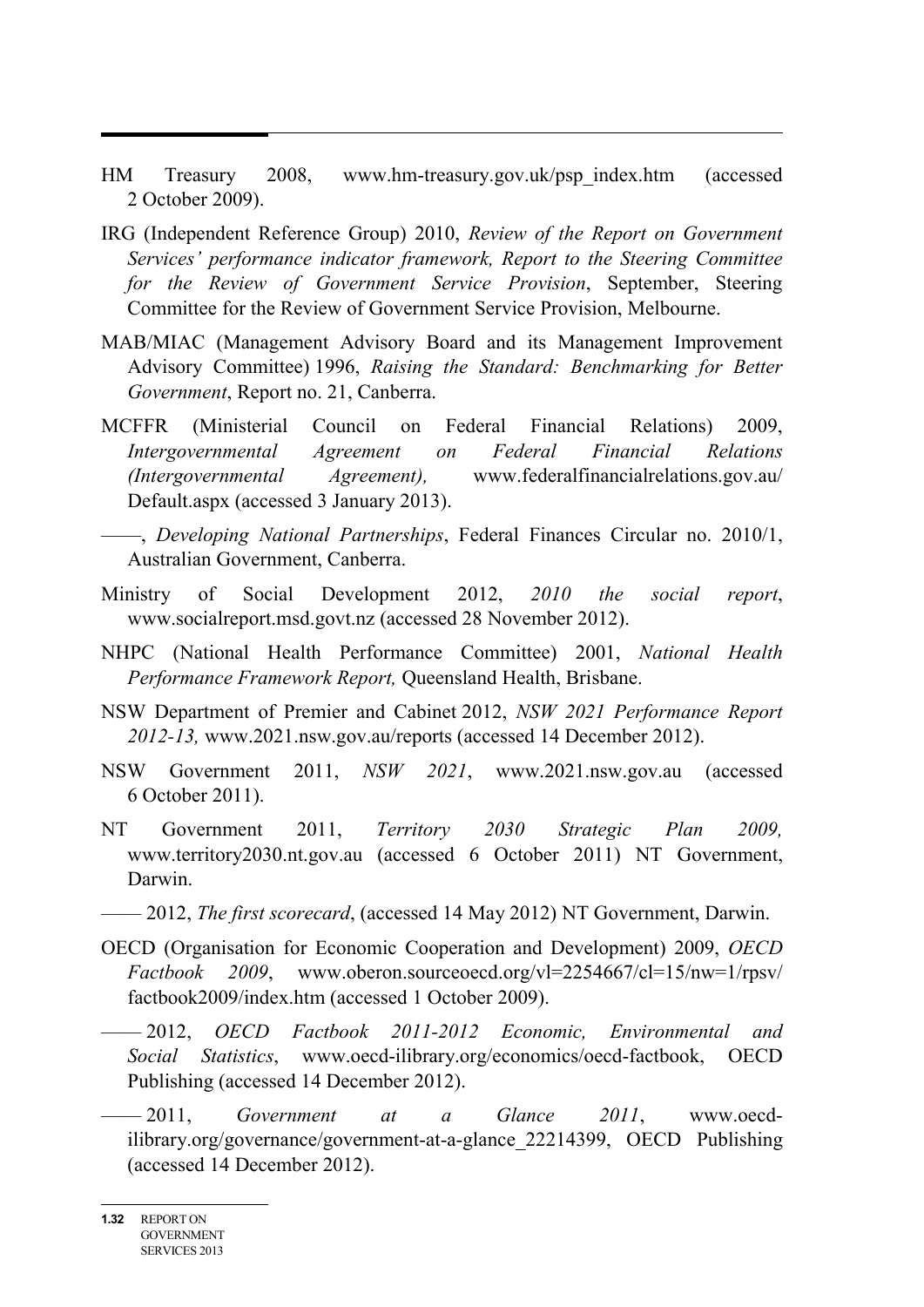- Parham, D. 2002, 'Microeconomic reform and the revival in Australia's growth in productivity and living standards', Paper presented at the Conference of Economists, Adelaide, 1 October.
- Queensland Department of Premier and Cabinet 2012, *Toward Q2: Tomorrow's Queensland 2011-2012 Target Delivery Plans*, pan.search.qld.gov.au/search/search.cgi?query=Q2+website&num\_ranks=10&ti ers=off&collection=qld-gov&profile=cabinet (accessed 14 December 2012) Queensland Government.
- Queensland Government 2011, *Toward Q2: Tomorrow's Queensland,* www.towardq2.qld.gov.au/tomorrow/index.aspx, (accessed 6 October 2011).
- Renwick, M. and Sadkowsky, K. 1991, *Variations in Surgery Rates*, Australian Institute of Health and Welfare, Health Services Series no. 2, Canberra.
- SA Government 2011, *South Australia's Strategic Plan,* saplan.org.au, (accessed 6 October 2011).
- SASPAC (South Australia's Strategic Plan Audit Committee) 2012, *South Australia's Strategic Plan Progress Report 2012*, saplan.org.au/pages/ourprogress (accessed 14 December 2012).
- SCRCSSP (Steering Committee for the Review of Commonwealth/State Service Provision) 1997, *Reforms in Government Service Provision 1997*, Productivity Commission, Canberra.
- —— 1998, *Implementing Reforms in Government Services 1998*, Productivity Commission, Canberra.
- —— 1999, *Payroll Tax in the Costing of Government Services*, Productivity Commission, Canberra.
- SCRGSP (Steering Committee for the Review of Government Service Provision) 2010, *Review of the Report on Government Services' performance indicator framework,* www.pc.gov.au/\_\_data/assets/pdf\_file/0006/102957/independentreference-group-report.pdf (accessed 3 January 2013).
- —— 2011 (and previous issues), *Overcoming Indigenous Disadvantage: Key Indicators 2003*, *2005, 2007, 2009, 2011,* Productivity Commission, Canberra.
- —— 2012, *Criteria for selecting service provision sectors for inclusion in the Report on Government Services,* www.pc.gov.au/\_\_data/assets/ pdf\_file/0010/116587/rogs-inclusion-criteria (accessed 5 November 2012).
- State Services Commission 2010, *Performance Improvement Framework,* www.ssc.govt.nz/display/document.asp? DocID=7700 (accessed 14 July 2010).